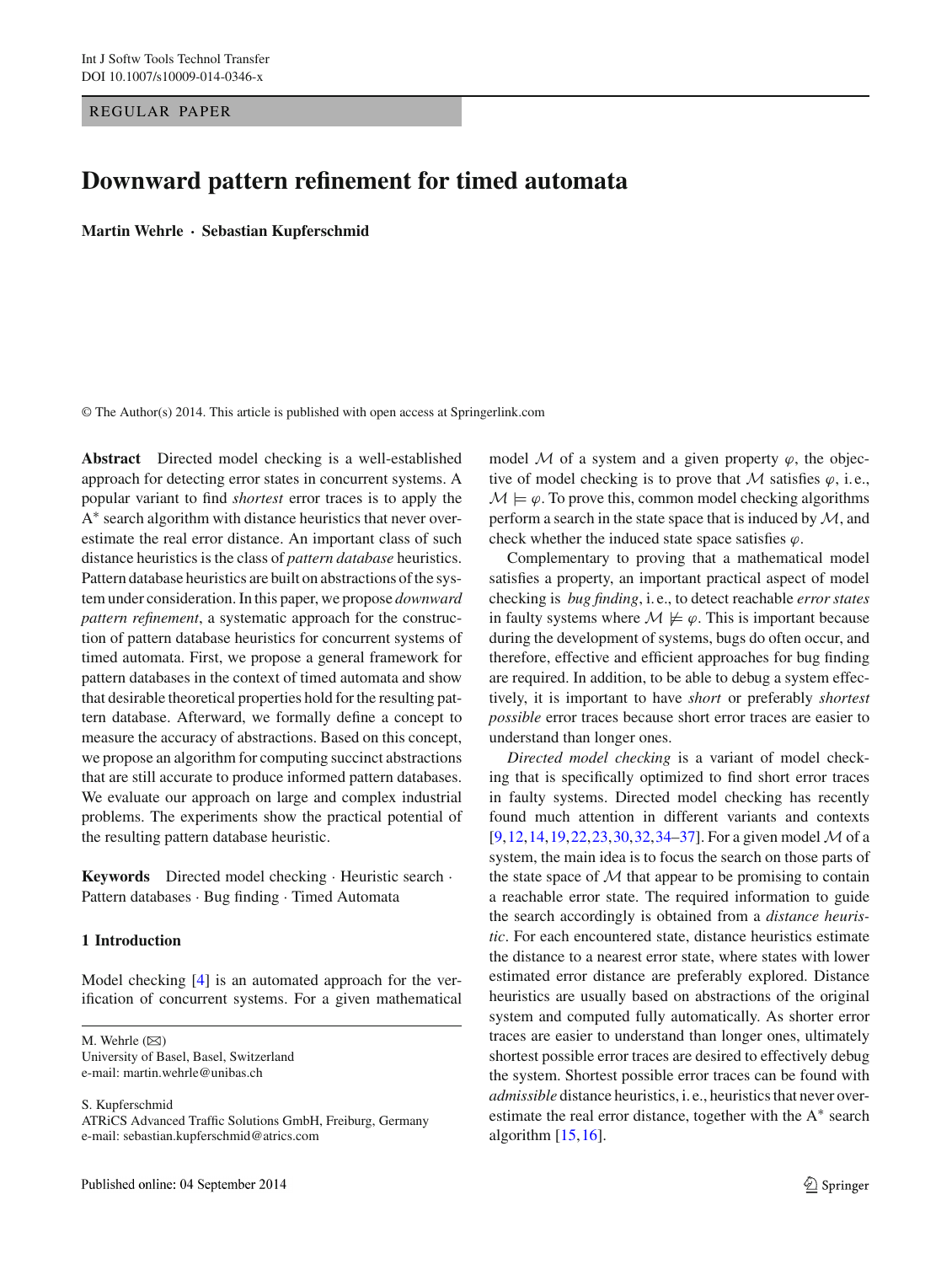An important class of admissible distance heuristics is the class of *pattern database heuristics*. Pattern databases (PDBs) have originally been introduced in the area of Artificial Intelligence [\[5](#page-14-12)[,10](#page-14-13)]. More recently, PDBs have also been applied for directed model checking [\[23,](#page-14-6)[30\]](#page-14-7). To compute a PDB for a given system, a subset of the automata and variables of the original system (the so-called *pattern*) is selected, which determines a corresponding abstraction of the original system. The resulting PDB is defined as a data structure that contains the abstract state space of this abstraction together with the abstract error distances. Pattern databases can be used as a distance heuristic by estimating the error distance for a concrete state with the abstract error distance of the corresponding abstract state in the PDB. Obviously, the most crucial part in the design of a pattern database heuristic is the choice of the pattern, which determines the heuristic's behavior and therefore the overall quality of the resulting heuristic. Ultimately, one seeks for patterns that are as small as possible (to be able to handle large systems) and that yield abstractions that are as "similar" to the original system as possible to appropriately reflect the original system behavior.

In recent years, directed model checking has particularly found increasing attention for finding bugs in concurrent systems of timed automata. The theory of timed automata [\[1\]](#page-14-14) provides a formalism to model timed systems, which frequently occur in practice as embedded systems. In particular, timed systems often represent safety critical applications such as airbags or traffic light control systems. Obviously, especially for such safety critical systems, automated techniques are desired that help the engineer to systematically debug the system. However, model checking and specifically directed model checking becomes more difficult for such systems because of the clock variables that are real-valued and obey a special semantics. Although it is well-known that reachability is decidable for a certain class of timed automata (e. g., [\[3\]](#page-14-15)), clocks generally cause an additional exponential blow-up of the state space that needs to be effectively addressed in order to make model checking approaches scalable for practically relevant timed automata systems.

In this paper, we present *downward pattern refinement*, a systematic approach to the pattern selection problem for concurrent systems of timed automata. We first present a general framework for pattern database heuristics in the context of timed automata, and particularly show that the resulting pattern database heuristic is *consistent*, which is a stronger property than admissibility and offers desirable properties that simplify the search algorithm [\[28\]](#page-14-16). Afterward, we present our downward pattern refinement approach as a mechanism for the pattern selection problem. The presentation of downward pattern refinement consists of two parts. In the first part, we present the underlying theory by identifying suitable criteria to estimate the quality of abstractions. For this purpose, we develop suitable criteria to estimate the similarity of systems. In the second part, based on these criteria, we present a pattern selection algorithm based on successively abstracting the original system as long as the resulting system remains similar according to these criteria (i. e., as long as only little spurious behavior is introduced). We have implemented downward pattern refinement and the corresponding architecture for pattern databases into our model checking tool MCTA  $[25,36]$  $[25,36]$  $[25,36]$ . We demonstrate that downward pattern refinement can result in small patterns that still lead to very informed pattern database heuristics. This yields a powerful approach that is able to handle large problems that could not be solved optimally before. In particular, we show that the resulting pattern database heuristic recognizes many dead end states. Correctly identifying dead end states is useful to reduce the search effort significantly, since such states can be excluded from the search process without losing completeness. This even allows us to efficiently verify *correct* systems with abstraction-based directed model checking techniques.

Let us have a look at the relationship of directed model checking with abstraction-based distance heuristics to counterexample guided abstraction refinement (CEGAR). In contrast to CEGAR (which aims at computing accurate abstractions for proving or refuting a property), distance heuristics like PDBs can be computed based on abstractions that are not (yet) fine enough to entirely prove or refute the property—this is because for directed model checking, abstractions are used as the basis for a distance heuristic to guide the search. Accurate abstractions are expected to yield accurate search guidance, whereas coarse abstractions will possibly lead to rather uninformed search behavior. Overall, there is a relationship between the accuracy of the abstraction and the search behavior with the resulting distance heuristic. We will come back to this point later.

The remainder of the paper is organized as follows. In Sect. [2,](#page-1-0) we introduce the necessary background that is needed for this work, including the concepts of timed automata, directed model checking and pattern databases. Section [3](#page-4-0) provides a generic framework for pattern databases when applied to timed automata. Based on these results, we present the theoretical basis for downward pattern refinement in Sect. [4.](#page-5-0) Based on this basis, we propose a corresponding pattern selection algorithm in Sect. [5.](#page-9-0) Our approach is evaluated within our MCTA model checker on large real-time benchmarks that stem from an industrial case study. The results show that our approach is able to outperform related approaches, including the state-of-the-art tool UPPAAL  $[2,26]$  $[2,26]$  $[2,26]$ . Finally, we conclude the paper and give a short outlook on future work.

## <span id="page-1-0"></span>**2 Preliminaries**

We present the preliminaries that are needed for this work. These include the computational model in Sect. [2.1](#page-2-0) and a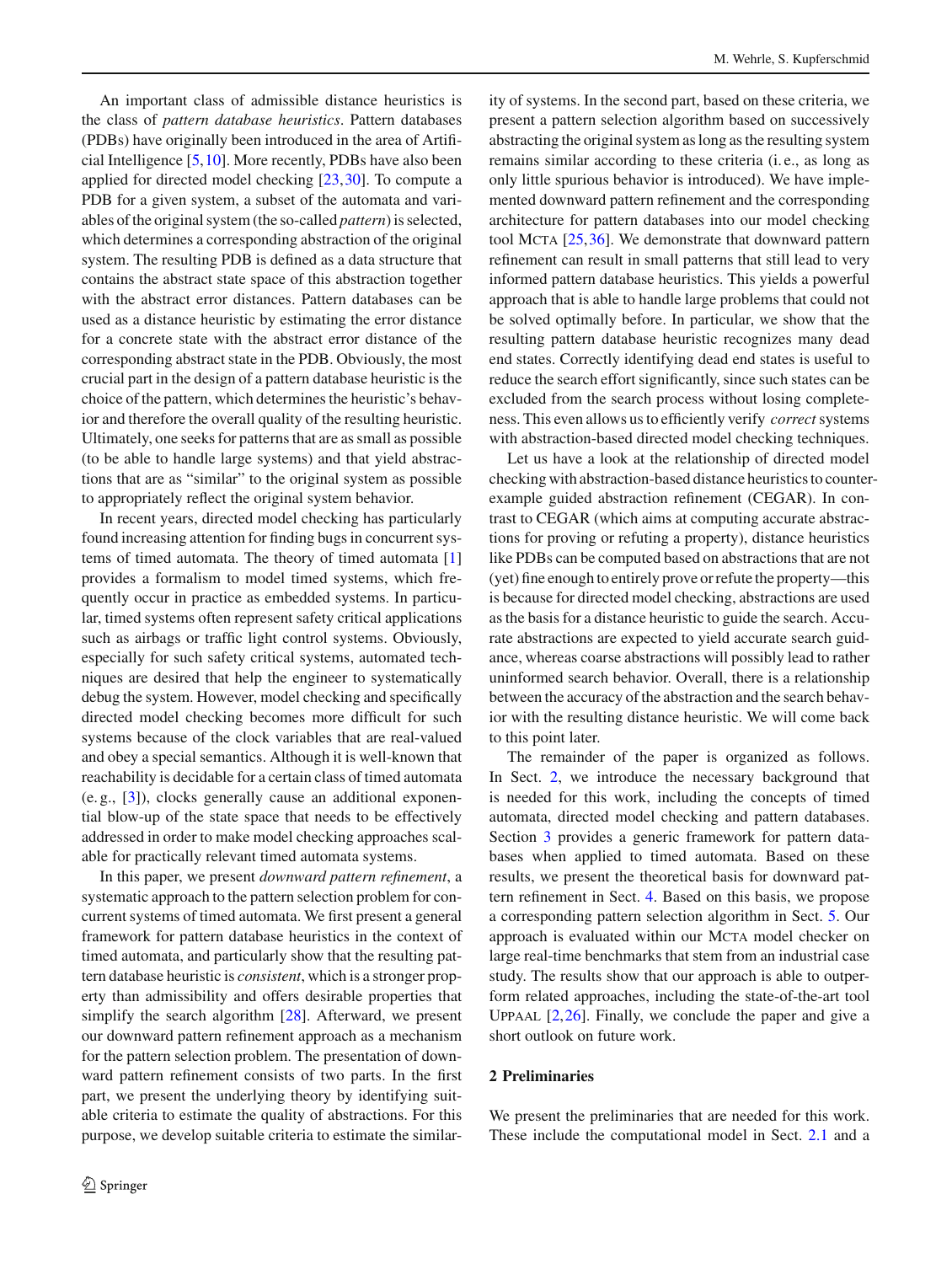detailed introduction to directed model checking in Sect. [2.2.](#page-2-1) Furthermore, we describe the general approach for pattern database heuristics in Sect. [2.3.](#page-3-0)

## <span id="page-2-0"></span>2.1 Notation

Our computational model is based on the model of timed automata as proposed by Behrmann et al. [\[2](#page-14-18)]. We focus on a subclass thereof that is sufficiently rich to capture the central ideas of this paper. In order to define our model, we first need some more terminology. Let *X* be a finite set of *clocks*, *V* be a finite set of *bounded integer variables*, and  $\Sigma$  be a finite set of *synchronization labels* that particularly contains a special internal void label  $\tau$ . For  $n \in \mathbb{N}$  and  $\bowtie \in \{<,\leq,\right.$  $=$ ,  $\geq$ ,  $>$ }, let *IntGrd* be the set of conjunctions of integer constraints over *V* of the form  $v \approx n$  with  $v \in V$ , and let *ClockCstr* be the set of clock constraints of the form  $x \bowtie n$ with  $x \in X$ . Furthermore, let *IntEff* be the set of integer effects over *V*, where an integer effect is defined as a set of integer assignments of the form  $v := m$  with  $v \in V$  and  $m \in$ N. Finally, *Reset* ⊂ *X* is defined as a subset of the clocks. Based on these notations, we define a network *M* of timed automata as a set of timed automata  $A_1, \ldots, A_n$ , where for each  $i \in \{1, \ldots, n\}$ , the timed automaton  $A_i = \langle L_i, I_i, E_i \rangle$ consists of a finite set of *locations*  $L_i$ , an *invariant*  $I_i: L_i \rightarrow$  $2^{ClockCstr}$ , and a set of *edges*  $E_i$ . The invariant represents a (possibly empty) set of clock constraints of the form  $x \leq n$ for clocks  $x \in X$  and integer values  $n \in \mathbb{N}$ . Furthermore, the set of edges is defined as  $E_i \subseteq L_i \times IntGrd \times ClockCstr \times$  $\Sigma \times IntEff \times Rest \times L_i$ .

The semantics of  $M$  is defined as follows. As the domain of clocks is the set of the nonnegative real numbers, the state space of networks of timed automata is infinite. However, reachability can be decided because there are finite partitionings of the infinite state space that are sound and complete [\[1](#page-14-14)]. An efficient partitioning in practice is based on *zones*. A zone is a symbolic representation of clock values based on clock constraints. The corresponding state space is also called the *zone graph* of the system. In the following, we always refer to this symbolic setting. We define a *global symbolic system state s* (or *state* for short) of*M*as a valuation that maps each automaton  $A_i$  to a location  $l \in L_i$ , together with a valuation that maps each integer variable to an integer value of its domain, together with a zone, i. e., a conjunction of clock constraints that express the possible values of the clocks in *s*. A *global system transition t* (or *transition* for short) consists of an *action* transition  $t_a$  and a *delay* transition  $t_d$ . The action transition *t*<sup>a</sup> is either asynchronous and consists of one edge that is annotated with the synchronization label  $\tau$ , or it is synchronous and consists of two edges (from different automata) with a common synchronization label that is different to  $\tau$ . If more than two edges in different automata share the same synchronization label  $\neq \tau$ , there are several corresponding action transitions, i. e., one action transition for every pair of edges with this label. The delay transition  $t<sub>d</sub>$  lets time pass by simultaneously increasing the values of the clocks. A transition *t* is *applicable* in a state *s* if and only if *s* satisfies the location and the integer guards of *t*a, and the zone of *s* satisfies the clock guards of *t*a. The application of a transition *t* in a state *s* results in a state that is obtained by first applying  $t_a$  in  $s$ , which updates the locations and integer values. From this intermediate state, the zone of *s* is first updated according to the clock guard and the clock resets of  $t_a$ . Finally,  $t_d$  maximizes the resulting zone while preserving consistency with the invariants of the destination locations of  $t_a$ . We denote the resulting state with  $s' = t[s]$ .

We define a directed model checking (DMC) problem  $\Theta = (\mathcal{M}, V, X, s_0, \varphi)$  as a tuple that consists of a network of timed automata*M*, a set of integer variables *V*, a set of clock variables *X*, the initial state  $s_0$  of  $\Theta$ , and a property  $\varphi$ . A *trace*  $\pi = t_1, \ldots, t_n$  in  $\Theta$  is defined as a sequence of transitions that are sequentially applicable in a state reachable from the initial state  $s_0$ . The *length*  $\|\pi\|$  of a trace  $\pi$  is defined as the number of transitions in  $\pi$ , i.e.,  $\|\pi\| = n$  for the example trace. An *error trace* is defined as a trace that ends with a state that violates the property  $\varphi$ . The *error distance d(s)* of a state *s* is defined as the length of a shortest error trace that starts in *s*. When we want to stress that *d* is a function also of the system  $M$ , we write  $d(s, M)$ . In this paper, we address the task to find a shortest possible error trace from *s*0, i. e., a trace that starts in  $s_0$  and ends in a state  $s_e$  with  $s_e \not\models \varphi$ .

## <span id="page-2-1"></span>2.2 Directed model checking

Directed model checking is a variant of explicit state model checking that directs the search toward error states with *distance heuristics*. In the context of timed automata, the search is performed on the zone graph of the system, where states are defined as described above. Directed model checking influences the order in which the states are explored until an error state is found, where error states are defined as states that violate a given property  $\varphi$ . We consider the situation where  $\varphi = \bigwedge_{i=1}^k \varphi_i$  is a conjunction. Without loss of generality, we assume that each  $\varphi_i$  is a location constraint  $A = l_e$ , which states that  $A$  is in location  $l_e$  (integer and clock constraints *c* can be modeled by introducing edges to a new location *le* with *c* as guard).

Figure [1](#page-3-1) shows a basic DMC algorithm. The input of the algorithm is a network of timed automata *M*, the initial state *s*<sub>0</sub> of  $M$ , a property  $\varphi$ , and a distance heuristic *h*. In the following, a state is called *explored* if all its successor states have already been computed. For the search, we maintain a priority queue *open*, which maintains states that have been created but not yet explored. Furthermore, a *closed* list maintains the explored states in order to avoid exploring cycles in the state space. In the main loop of the algorithm, the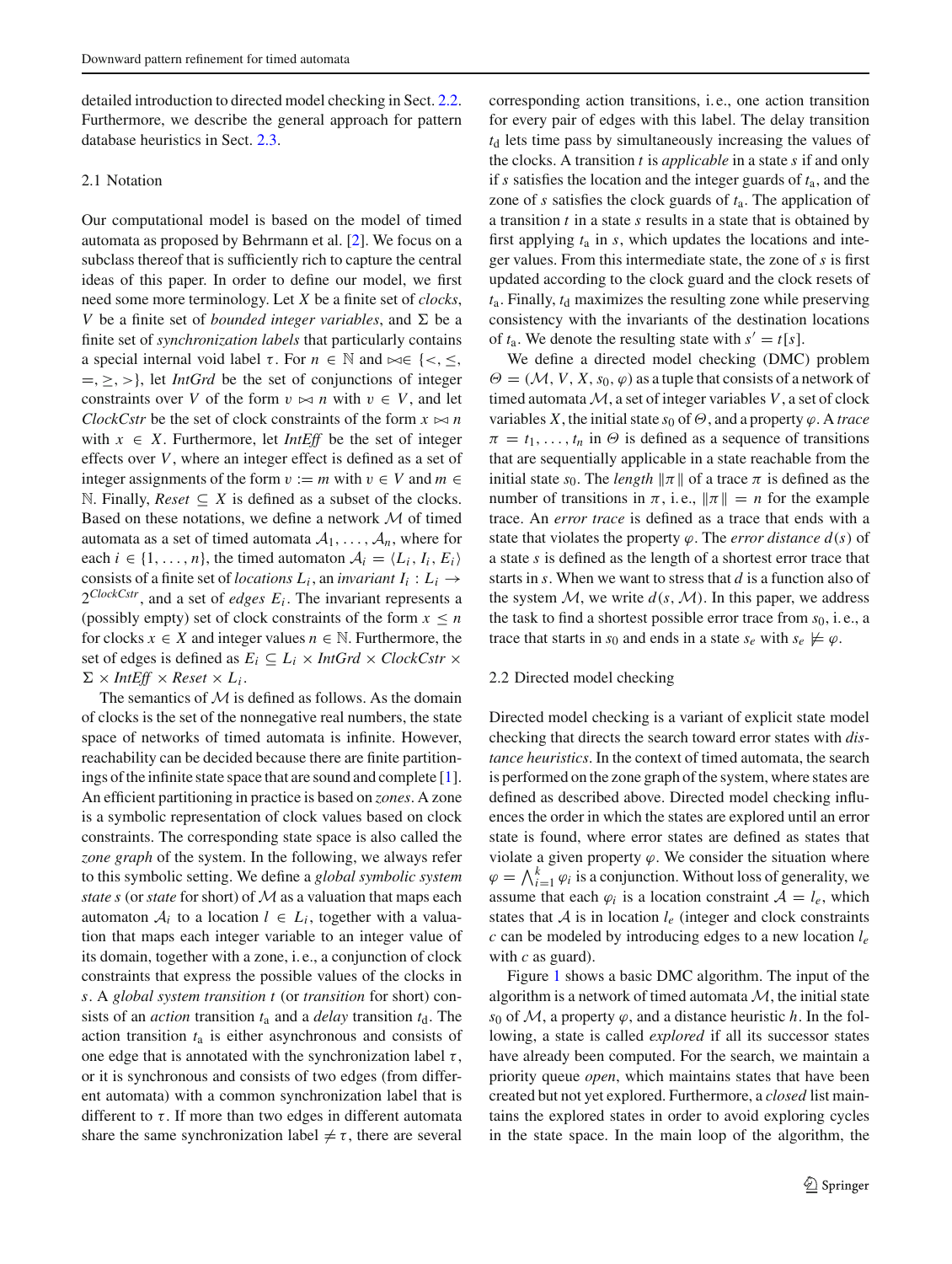|    | <b>function</b> dmc( $\mathcal{M}$ , $s_0$ , $\varphi$ , h): |
|----|--------------------------------------------------------------|
| 2  | $open = empty$ priority queue                                |
| 3  | closed = $\emptyset$                                         |
| 4  | open.insert $(s_0,$ priority $(s_0)$                         |
| 5  | while open $\neq \emptyset$ do:                              |
| 6  | $s =$ open.getMinimum()                                      |
|    | if $s \not\models \varphi$ then:                             |
| 8  | generateErrorTrace $(s)$                                     |
| 9  | closed = closed $\cup \{s\}$                                 |
| 10 | for each transition $t$ that is applicable in $s$ do:        |
| 11 | compute $s' = t[s]$                                          |
| 12 | if $s' \notin$ closed then:                                  |
| 13 | open.insert(s', priority(s'))                                |
| 14 | return True                                                  |
|    |                                                              |

<span id="page-3-1"></span>**Fig. 1** A basic directed model checking algorithm

method open.get-Minimum() takes a state *s* with lowest priority value from *open* (see below how the priority values are computed). Afterward, *s* is explored by first checking if it is an error state, i.e., if  $s \not\models \varphi$ . If this is the case, an error trace is generated by back-tracing from *s* (for this, in a practical implementation, we additionally store for each state *s* how *s* has been reached). If not, i.e., if  $s \models \varphi$ , the successor state  $s' = t[s]$  is computed for each transition *t* that is applicable in *s*. If *s'* has not already been encountered before, then the priority value is computed and *s'* is inserted into *open*.

The priority of a state *s* is defined as  $h(s) + c(s)$ , where  $h(s)$  ∈ N ∪ {∞} reflects the estimation of the error distance of *s*, and *c*(*s*) is defined as the length of a shortest trace from *s*<sup>0</sup> to *s*. A distance heuristic *h* is *admissible* if  $h(s) \leq d(s)$  for all states *s*, i. e., if *h* never overestimates the real error distance *d*. Under the assumption that the distance heuristic *h* is *consistent*, the resulting algorithm is equal to the A<sup> $*$ </sup> search algorithm. A distance heuristic *h* is defined as consistent if  $h(s_e) = 0$  for all error states  $s_e$ , and  $h(s) \leq h(s') + 1$  for all states *s* and successor states *s'*. Consistency implies admissibility, and therefore, we get shortest possible error traces with consistent distance heuristics and  $A^*$  [\[28](#page-14-16)]. Furthermore, consistent distance heuristics have the property that once a state has been explored, it does not have to be reopened in any case, i.e.,  $A^*$  directly finds shortest possible traces to all explored states [\[28](#page-14-16)]. Overall, consistency is a desirable property for distance heuristics; we will show that our pattern database heuristic is consistent in Sect. [3.](#page-4-0)

#### <span id="page-3-0"></span>2.3 Pattern database heuristics

Let  $\Theta = (\mathcal{M}, V, X, s_0, \varphi)$  be a DMC problem for  $\mathcal{M} =$  ${A_1, \ldots, A_n}$ , integer variables *V* and clock variables *X*. A pattern database heuristic for  $\Theta$  is computed prior to directed model checking as follows. First, a *pattern* is selected, i. e., a subset of automata, integer variables and clock variables. For a given pattern  $P \subseteq M \cup V \cup X$ , a projection abstraction  $M|_{\mathcal{D}}$  of M is computed, where basically only automata and variables from *P* are kept. More precisely, given a system*M* and a pattern  $P$ , the abstraction  $M|_{P}$  is computed as follows. Every automaton  $A \in \mathcal{M}$  is replaced by an abstract automaton  $A'$ , where  $A'$  is computed as follows. For all integer variables  $v \notin \mathcal{P}$  and for all edges *e* of *A*, *A'* is computed by removing all constraints in the guards and all integer assignments in the effect of *e* where v occurs. Accordingly, for all clock variables  $c \notin P$ , all clock guards and resets where *c* occurs are removed. Furthermore, for all locations *l* in *A*, clock constraints of invariants of *l* for such clock variables are removed as well. Finally, for all automata *A* that do not occur in  $P$ , the abstracted automaton  $A'$  consists of only one location that contains self-loop edges, where the selfloop edges are obtained from the edges *e* of *A* by abstracting the guard of *e* according to the abstraction method described above, while keeping the effects (i. e., the integer assignments and clock resets of *e* are not removed). This ensures that the resulting abstraction  $\mathcal{M}|_{\mathcal{D}}$  is an overapproximation of  $\mathcal{M}$ . To see that this abstraction method for automata is needed to obtain overapproximations, we provide a small example in Fig. [2,](#page-3-2) which will also serve as a running example in the paper.

The example shows a DMC problem that consists of a system *S* with two parallel automata *P* and *Q*. Initially, both automata are in their initial locations  $p_1$  and  $q_1$ , respectively (indicated with an incoming edge in Fig. [2\)](#page-3-2). The error property is given by  $\varphi = Q.q_4$  (indicated with Q's double circled location  $q_4$  in Fig. [2\)](#page-3-2), i.e., the error states in *S* are defined as the set of states where *Q* has reached location *q*4. All action transitions of *S* are asynchronous. We observe that an error state is reachable by, e. g., first applying the transitions from  $q_1$  to  $q_2$  and from  $q_2$  to  $q_3$  in  $Q$ , then setting  $a$  to 1 by applying the corresponding transitions in *P*, and finally applying the transition from  $q_3$  to  $q_4$  in  $Q$ . Suppose we abstract away automaton *P*. First, we observe that simply throwing *P* away would result in a system (only consisting of *Q*) where no error

<span id="page-3-2"></span>**Fig. 2** Running example: System *S* consisting of two timed automata *P* and *Q* that share an integer variable *a* and a

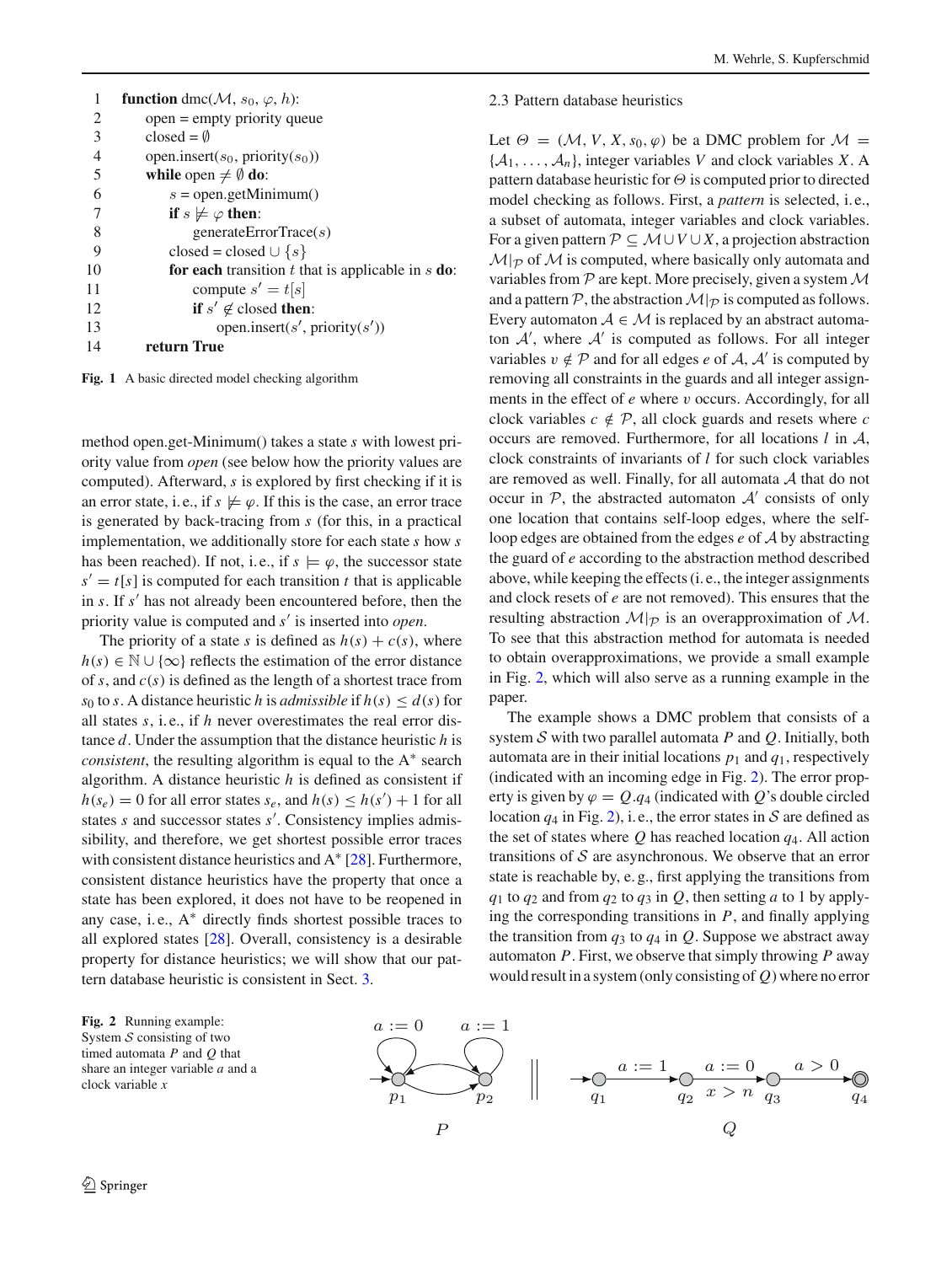states are reachable any more because the variable *a* could not be set to a value greater than zero in location  $q_3$ . In contrast, abstracting *P* as described above yields an automaton  $P'$  with two self-loops that set the variable *a* to 0 and to 1, respectively. We obtain an overapproximation because, e. g.,  $a$  can be set to 1 in  $P'$  already in the initial state.

For the computation of the pattern database, the abstract state space of  $M|_{\mathcal{D}}$  is enumerated exhaustively and stored in a lookup table (the *pattern database*) together with the abstract error distances for each abstract state. We define the pattern database heuristic  $h^{\mathcal{P}}$  based on  $\mathcal P$  as follows.

<span id="page-4-1"></span>**Definition 1** (*Pattern database heuristic*) Consider a DMC problem  $\Theta = (\mathcal{M}, V, X, s_0, \varphi)$  and a pattern  $\mathcal{P}$ . The heuristic value  $h^{\mathcal{P}}(s)$  for a state *s* is defined as

 $h^P(s) := \min\{\|\pi\| \mid \pi \text{ is error trace in } \Theta^{\#} \text{ from } s|_{\mathcal{D}}\},\$ 

where  $\Theta^{\#} = (\mathcal{M}|_{\mathcal{P}}, V \cap \mathcal{P}, X \cap \mathcal{P}, s|_{\mathcal{P}}, \varphi|_{\mathcal{P}})$  consists of the abstract system of  $M|_{\mathcal{P}}$ , the abstracted variable sets w.r.t.  $\mathcal{P}$ , the abstract initial state  $s|_{\mathcal{P}}$  (the projection of *s* onto  $\mathcal{P}$ ), and the abstract property  $\varphi|_{\mathcal{P}}$  (the projection of  $\varphi$  onto  $\mathcal{P}$ ).

We remark that in terms of exact error distances *d*, we could equivalently define  $h^P(s)$  as  $d(s|_{P}, M|_{P})$ , namely as the minimum number of abstract transitions that is needed to reach an error state from  $s/p$  to an abstract error state in  $M|_{\mathcal{P}}$ . Overall, Definition [1](#page-4-1) provides a general framework how pattern database heuristics are computed. However, in the context of timed systems, the question about the projection from a concrete state *s* to an abstract state  $s|_{\mathcal{D}}$  remains. More precisely, what is the relationship between the zone of *s* and  $s|p$ ? In general, *s* might correspond to *several* abstract states that agree on the discrete parts and have a non-empty intersection of the zones. We formally define abstract states  $s|p$  for networks of timed automata in Sect. [3.](#page-4-0)

When designing a pattern database heuristic, the most important part is the automatic selection of a suitable pattern. At one extreme end of a spectrum of possible patterns, one could choose the empty pattern, which yields a pattern database heuristic  $h^{\mathcal{P}}$  that is efficiently computable. However, it is obvious that  $h^P \equiv 0$  for all states *s*, and no further guidance information is obtained. At the other extreme end of the spectrum, one could choose the pattern that contains *all* automata and variables, which yields a pattern database heuristic that is equal to the real error distance function. However, computing this distance heuristic is as hard as solving the original DMC problem, and overall, no performance improvements compared to blind search are obtained either. The challenge we address in this paper is to automatically find "good" patterns that are somewhere in between these extreme ends. Ideally, a pattern should provide a small abstract system such that the abstract state space can be efficiently enumerated on the one hand, and retain as much of the original system behavior as possible on the other hand.

#### <span id="page-4-0"></span>**3 Pattern database heuristics for timed automata**

In Sect. [2.3,](#page-3-0) we have introduced the general framework that is commonly used for the construction of pattern database heuristics. However, for networks of timed automata, the problem about the mapping from a state *s* to a corresponding abstract state remained. In this section, we provide the formal basis to address and to solve this problem. We remark that, although this problem is related to other approaches as well that deal with pattern databases in the context of timed automata, the formal framework and theoretical results that we are going to present in this section have not been stated elsewhere so far.

For a pattern *P* and a state *s*, we define the set of *abstract candidate states*  $s^{\#}$  of the abstract system  $\mathcal{M}|_{\mathcal{D}}$  as

$$
ACS(s) = \{s^{\#} \text{ abstract state in } \mathcal{M}|_{\mathcal{P}} \mid dP(s) \models dP(s^{\#})
$$
  
and  $Zone(s) \models Zone(s^{\#})\},$ 

where *dP*(*s*) denotes the *discrete part* of*s*, i. e., a formula that expresses the valuation of *s* for the automata locations and integer variables, and *Zone*(*s*) denotes the zone of *s*. As we are dealing with timed automata, *ACS*(*s*) contains more than one element in general. Based on this definition, we define a pattern database heuristic for timed automata as follows.

**Definition 2** (*Pattern database for timed automata*) Let  $\Theta = (\mathcal{M}, V, X, s_0, \varphi)$  be a DMC problem and P be a pattern. The heuristic value  $h^{\mathcal{P}}(s)$  for a state *s* is defined as in Definition [1,](#page-4-1) where the corresponding abstract state to *s* is defined as

$$
s|\mathcal{P} = \underset{s^* \in \text{ACS}(s)}{\arg \max} d(s^*, \mathcal{M}|\mathcal{P}),
$$

i.e.,  $s$  is mapped to the state in  $ACS(s)$  that maximizes the abstract error distance.

In the following, we show that the resulting distance heuristic  $h^P(s)$  is consistent. We remark that this result is also related to other approaches that deal with pattern databases and timed automata, but has not been stated elsewhere so far.

<span id="page-4-2"></span>**Proposition 1** *For a DMC problem*  $\Theta = (\mathcal{M}, V, X, s_0, \varphi)$ *, the pattern database heuristic hP is consistent, i.e.,*

$$
h^{\mathcal{P}}(s) \le h^{\mathcal{P}}(s') + 1
$$

*for all states s and transitions t with*  $s' = t[s]$ *, and*  $h^P(s_e)$ 0 for all states  $s_e \not\models \varphi$ .

*Proof* First,  $h^{\mathcal{P}}(s_e) = 0$  for all error states  $s_e$  holds by definition of abstract error states. In the following, we show that  $h^{\mathcal{P}}(s) \leq h^{\mathcal{P}}(t[s]) + 1$  for all states *s* and transitions *t* that are applicable in *s*. Recall that pattern database heuristics are defined over the real error distance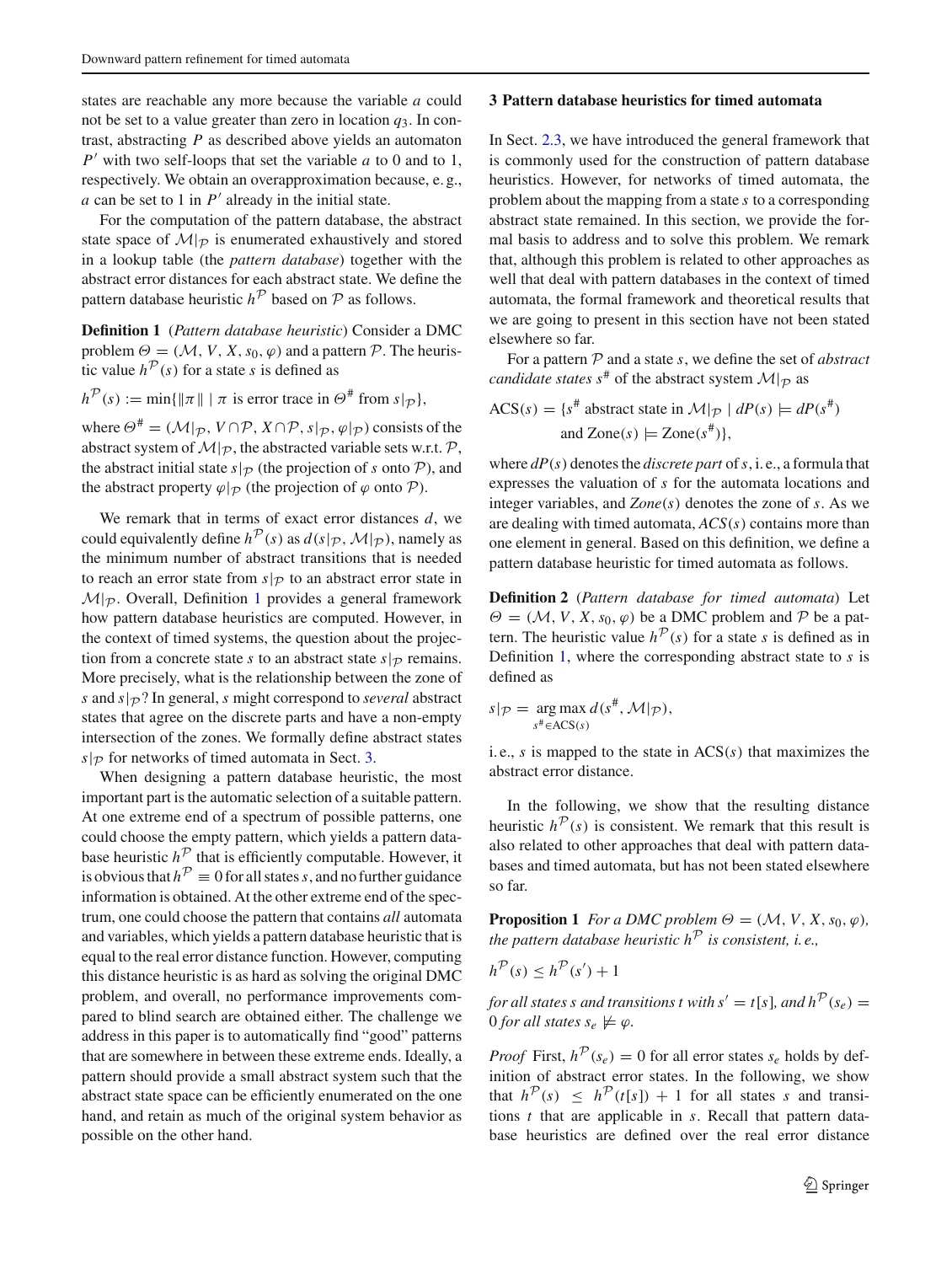function *d* in  $M|_{\mathcal{D}}$ , i.e.,  $h^{\mathcal{P}}(s) = d(s|\mathcal{D}, \mathcal{M}|\mathcal{D})$ . As  $M|_{\mathcal{P}}$  is an overapproximation of *M*, and by definition of abstract states  $s|p$ , the abstract transition  $t|p$  that corresponds to *t* in  $\mathcal{M}|_{\mathcal{D}}$  is applicable in  $s|_{\mathcal{D}}$ . As *d* is consistent, we have  $d(s|p, M|p) \leq d(t|p[s|p], M|p) + 1$  for the resulting abstract state  $t|p[s|p]$ . Furthermore,  $t|p[s|p] \in$  $ACS(t[s])$  because the discrete part of  $t[s]$  implies the discrete part of  $t | p[s|p]$ , and  $\text{Zone}(t[s]) \models \text{Zone}(t|p[s|p]).$ Therefore,  $h^{\mathcal{P}}(t[s]) \geq d(t|\mathcal{P}[s|\mathcal{P}], \mathcal{M}|\mathcal{P})$ . Overall, we can observe that the following equation holds for  $h^P$ :  $h^P(s)$  =  $d(s|p, M|p) \leq d(t|p[s|p], M|p) + 1 \leq h^{\mathcal{P}}(t[s]) + 1.$ This proves the claim.

As a consequence of the above consistency result, states in the *closed* list of the algorithm shown in Fig. [1](#page-3-1) do not have to be considered again in any case, as it is guaranteed that the priority value of states does not have to be updated in any case either. Furthermore, we will exploit this consistency result for our downward pattern refinement approach, which is described in the subsequent sections.

#### <span id="page-5-0"></span>**4 Downward pattern refinement: the theory**

In this section, we describe the underlying theory that our pattern selection algorithm is based on. As already outlined, the selection of the pattern is crucial for the entire approach because the pattern determines the overall behavior of the resulting pattern database heuristic. Obviously, there is a tradeoff: pattern should be as small as possible (because the abstract state space of the corresponding abstraction has to be enumerated exhaustively to computed the pattern database), but should also reflect the original system as accurately as possible—in other words, the abstraction should be as "similar" to the original system as possible. An obvious question in this context is the question about similarity: What does it mean for a system to be "similar" to an abstract system? In the following, we derive precise, but computationally hard properties of similarity of abstract systems. Furthermore, we provide ways to efficiently approximate these properties in practice. These approximations lend themselves to a pattern selection algorithm, which will be described afterward in Sect. [5.](#page-9-0)

#### 4.1 Sufficiently and relatively accurate distance heuristics

We derive a precise measure for abstractions to obtain informed pattern database heuristics. As already outlined above, the most important question in this context is the question about similarity. At the extreme end of the spectrum of possible abstractions, one could choose a pattern that leads to bisimilar abstractions to the original system. This yields a pattern database heuristic  $h^{\mathcal{P}}$  that is *perfect*, i.e.,  $h^{\mathcal{P}}(s) = d(s)$ 

for all states *s*, where *d* is the real error distance function. However, apart from being not feasible in practice, we will see that this condition is stricter than needed for obtaining perfect search behavior. It suffices to require  $h^P(s) = d(s)$ only for states *s* that are possibly explored by A∗. In this context, Pearl [\[28\]](#page-14-16) gives a necessary and sufficient condition for a state to be explored by A∗. Consider a DMC problem  $\Theta = (\mathcal{M}, V, X, s_0, \varphi)$  and let  $d(s_0)$  denote the length of a shortest error trace of  $\Theta$ . Recall that the priority function of A<sup>\*</sup> is *priority*(*s*) =  $h(s) + c(s)$ , where *c*(*s*) is the length of a shortest trace from  $s_0$  to  $s$ . Pearl shows that if *h* is consistent, and if *priority*(*s*) <  $d(s_0)$ , then *s* is necessarily explored by A∗, whereas exploring *s* implies that *priority*( $s$ )  $\leq d(s_0)$ . This gives rise to the following definition for a distance heuristic to be *sufficiently accurate*.

<span id="page-5-1"></span>**Definition 3** (*Sufficiently accurate*) Consider a DMC problem  $(M, V, X, s_0, \varphi)$  with shortest error trace length  $d(s_0)$ . Furthermore, let  $P$  be a pattern, and  $h^P$  be the pattern database heuristic for *P*. If  $h^P(s) = d(s)$  for all states *s* with  $h^P(s) + c(s) \leq d(s_0)$ , then  $M|_{\mathcal{P}}$  is called a *sufficiently accurate abstraction* of *M*, and *h<sup>P</sup>* is called *sufficiently accurate distance heuristic* for *M*.

Obviously, the requirement for a distance heuristic  $h^{\mathcal{P}}$ to be sufficiently accurate is weaker than the requirement  $h^P(s) = d(s)$  for *all* possible states. However, with the results given by Pearl, we still know that A<sup>∗</sup> with a PDB heuristic  $h^P$  (which is consistent by Proposition [1\)](#page-4-2) that is also sufficiently accurate delivers perfect search behavior, i. e., the same search behavior as that of A<sup>∗</sup> with *d*. This justifies Definition [3](#page-5-1) and is stated formally in the following proposition.

**Proposition 2** *Let*  $(M, V, X, s_0, \varphi)$  *be a DMC problem,*  $h^{\mathcal{P}}$ *be a distance heuristic that is sufficiently accurate for M. Then the set of explored states with A*<sup>∗</sup> *applied with d is equal to the set of explored states of A<sup>\*</sup> <i>applied with h<sup>P</sup>*.

*Proof* The claim follows immediately from the results given by Pearl  $[28]$  and from Proposition [1.](#page-4-2) As  $h^{\mathcal{P}}$  is consistent and sufficiently accurate, we know that for every state *s* that is possibly explored by A<sup>\*</sup> applied with  $h^{\mathcal{P}}$  it holds  $h^{\mathcal{P}}(s) =$ *d*(*s*). Therefore, the behavior of A<sup>\*</sup> with *d* and  $h^P$  is identical.

As an immediate result of the above considerations, it suffices to have patterns that lead to sufficiently accurate distance heuristics to obtain perfect search behavior with A∗. On the one hand, this notion is intuitive and reasonable. On the other hand, it is still of rather theoretical nature. It should be obvious that a sufficiently accurate heuristic is hard to compute as it relies on *exact* error distances *d*; as a side remark, if *d* was given, the overall model checking problem would be already solved, and there would be no need to compute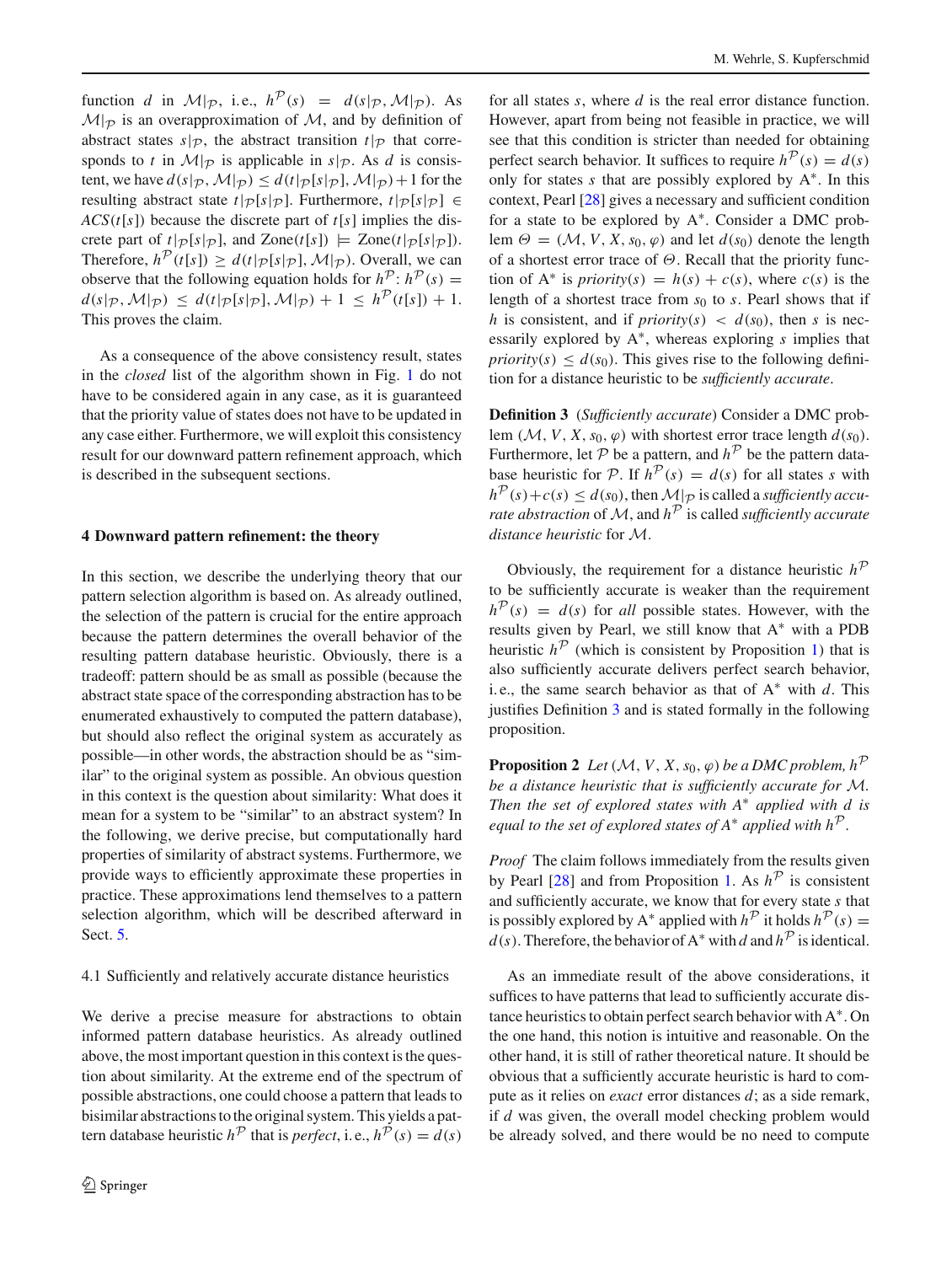a pattern database heuristic. However, Definition [3](#page-5-1) also provides a first intuitive way for approximating this property, an approximation which is described next.

According to Definition [3,](#page-5-1) an abstraction  $\mathcal{M}|_{\mathcal{D}}$  is sufficiently accurate if  $h^P(s) = d(s)$  for all states *s* that are possibly explored by  $A^*$ . In this case, the pattern database heuristic based on  $\mathcal{M}|_{\mathcal{P}}$  is sufficiently accurate for  $\mathcal{M}$ . For the following considerations, note that  $h^{\mathcal{P}}(s) = d(s|_{\mathcal{P}}, \mathcal{M}|_{\mathcal{P}})$ , and therefore, a direct way to approximate this test is to use a *distance heuristic h* instead of *d*. This is reasonable as distance heuristics are designed exactly for the purpose of approximating *d*, and various distance heuristics have been proposed in the directed model checking literature. Furthermore, as checking *all* states that are possibly explored by A<sup>∗</sup> is not feasible either, we check this property only for the *initial* system state. This is the only state for which we know a priori that it is explored by A∗. Overall, this gives rise to the following definition of *relatively accurate* abstractions.

<span id="page-6-0"></span>**Definition 4** (*Relatively accurate*) Consider a DMC problem  $\Theta = (\mathcal{M}, V, X, s_0, \varphi)$  with system  $\mathcal M$  and initial state *s*<sub>0</sub>. Further, let  $P$  be a pattern of  $M$ , and let  $M|_P$  be the corresponding abstraction to  $P$  with abstract initial state  $s_0|_{P}$ . Furthermore, let *h* be a distance heuristic,  $h(s_0, M)$  the distance estimate of  $s_0 \in S(\mathcal{M})$ , and  $h(s_0|_{\mathcal{P}}, \mathcal{M}|_{\mathcal{P}})$  the distance estimate of  $s_0|_{\mathcal{P}} \in S(\mathcal{M}|_{\mathcal{P}})$ . If

 $h(s_0, \mathcal{M}) = h(s_0 | \mathcal{P}, \mathcal{M} | \mathcal{P}),$ 

then  $M|_{\mathcal{P}}$  is called the *relatively accurate abstraction* of M induced by *h* and *P*.

We observe that the notion of relatively accurate abstractions is a 2-stage approximation for computing sufficiently accurate abstractions. This approximation is obtained by applying a *second* distance heuristic (instead of the exact error distance), and additionally, by checking the necessary distance equation only for the initial state (instead of for all states that are possibly explored by  $A^*$ ). Obviously, the quality of this approximation strongly depends on the quality of the applied distance heuristic *h*. In the experimental section, we will see that even this rather simple approximation of sufficient accuracy can yield informed abstract systems.

*Example 1* Consider again the system *S* in Fig. [2,](#page-3-2) and assume that we want to abstract *a*, i.e.,  $P = \{P, Q, x\}.$ Further assume that we want to check if  $S|_{\mathcal{P}}$  is the relatively accurate abstraction of *S* induced by the  $h^L$  heuristic [\[22\]](#page-14-5) and  $P$ . The  $h^L$  heuristic relaxes the concrete system semantics by assuming that discrete variables become set-valued, and all values obtained during the computation of a trace are unified to this set. Constraints are evaluated to true if there exist corresponding values in these sets. (A more detailed discussion is provided in Sect. [6.](#page-10-0)) We observe that

$$
h^L(s_0, S) = h^L(s_0 | \mathcal{P}, S | \mathcal{P}) = 3
$$

for the example system in Fig. [2,](#page-3-2) i.e.,  $S|\mathcal{P}$  is the relatively accurate abstraction of *S* induced by  $h^L$  and *P*: First, we observe that  $h^L(s_0, S) = 3$  because starting in  $s_0$  and after applying the two transitions in  $Q$  leading from  $q_1$  to  $q_3$ , *a* has been assigned both values 0 and 1, and hence, the guard in *Q*'s third transition evaluates to true. Second, we observe that  $h^L(s_0|\mathcal{P}, \mathcal{S}|\mathcal{P}) = 3$  because after abstracting *a*, the  $h^L$  value in the resulting abstraction  $S_p$  boils down to the graph distance from  $q_1$  to  $q_4$  in  $Q$  (as clocks are ignored by  $h^L$ ).

## 4.2 Largely informed distance heuristics

As observed in the last section, the notion of relatively accurate abstractions is a 2-stage approximation for computing sufficiently accurate abstractions. On the positive side, given that the second distance heuristic is cheap to compute, relatively accurate abstractions can be efficiently computed as well. However, relatively accurate abstractions in this general form have two main drawbacks. First, on a theoretical level, we do not get any guarantees on the resulting abstraction because we did not formulate any restrictions to the second distance heuristic. Second, on a practical level for timed automata, although there are several distance heuristics "on the market" (as discussed in the introduction), many of these distance heuristics are not able to properly deal with clock variables. In more detail, there are powerful distance heuristics that have been proposed for timed automata that just *ignore* the clock variables, and focus on the automata and integer variables instead [\[9](#page-14-1)[,22](#page-14-5)]. However, considering the definition of relatively accurate abstractions, we observe that if the applied distance heuristic does ignore clocks, then abstracting *all* clocks will always lead to relatively accurate abstractions. Therefore, relatively accurate abstractions with respect to clock-ignoring distance heuristics are suited best for the data (i. e., automaton and integer) part of a given system of timed automata, whereas more sophisticated methods are needed for the clock part. In the following, as a special case of the generic definition of relatively accurate abstractions, we formulate a more fine grained criterion to overcome these limitations. This criterion will turn out to be more expensive to compute than the general definition, but the resulting abstractions will satisfy certain quality guarantees.

Let  $\Theta = (\mathcal{M}, V, X, s_0, \varphi)$  be a DMC problem and  $\mathcal P$  be a pattern for  $\Theta$ . Furthermore, recall that  $c(s)$  denotes the depth of a state *s*, and that the following results given by Pearl [\[28\]](#page-14-16) hold for  $A^*$ . If  $h(s) + c(s) < d(s_0)$  for a consistent distance heuristic *h* and a state *s*, then *s* is definitely explored by A∗, whereas if  $h(s) + c(s) > d(s_0)$ , *s* is definitely *not* explored. For states *s* with  $h(s) + c(s) = d(s_0)$ , it depends on the tiebreaking of the priority queue *open* if *s* is explored or not. This gives rise to the following definition.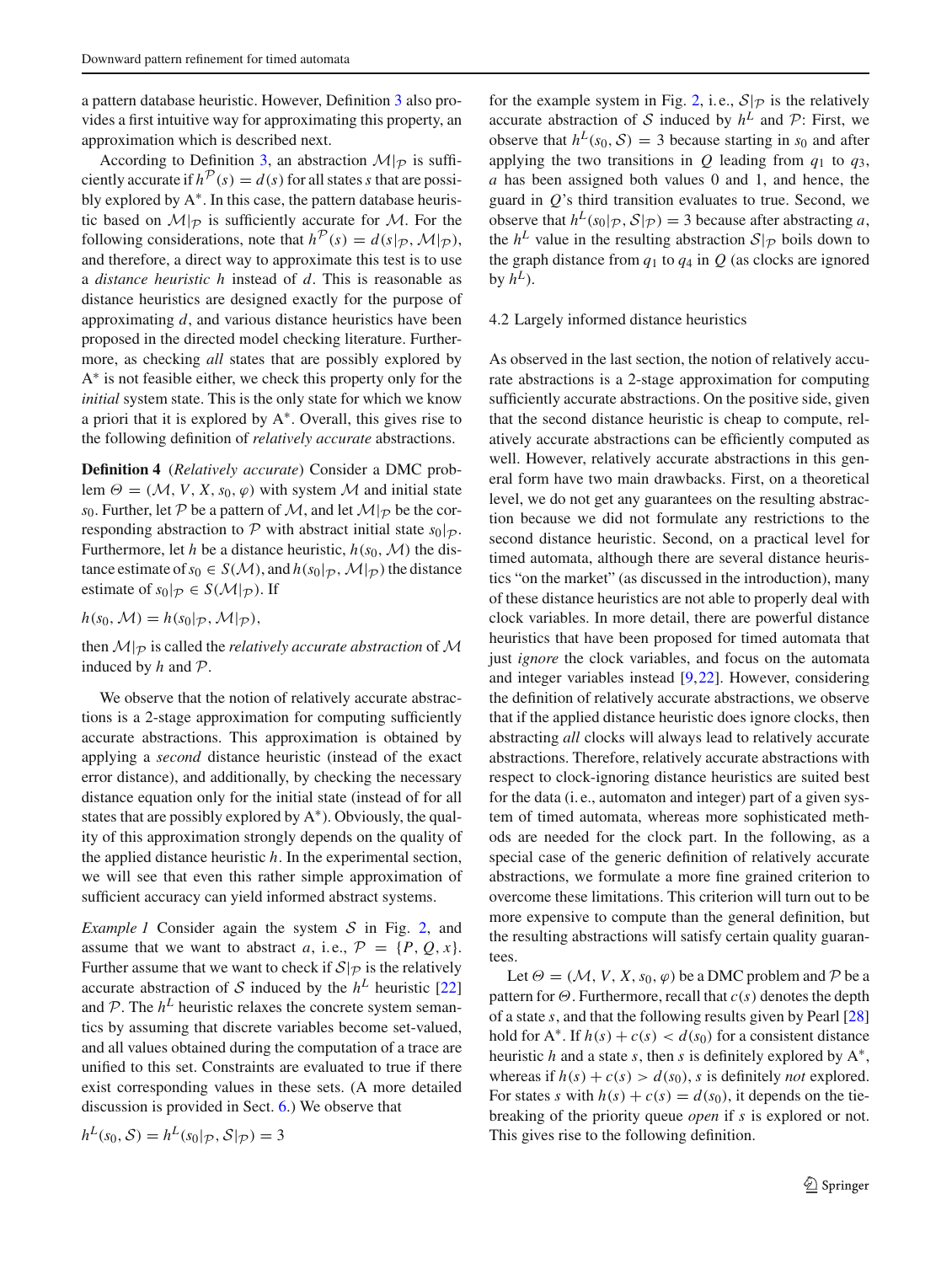**Definition 5** (*Largely informed*) Let  $h_1$  and  $h_2$  distance functions for a DMC problem Θ. Then *h*<sup>1</sup> is *largely as informed as h<sub>2</sub> if {<i>s* | *h*<sub>1</sub>(*s*) + *c*(*s*) < *d*(*s*<sub>0</sub>)} = {*s* | *h*<sub>2</sub>(*s*) + *c*(*s*) < *d*(*s*<sub>0</sub>)}, and {*s* | *h*<sub>2</sub>(*s*) + *c*(*s*) = *d*(*s*<sub>0</sub>)} ⊆  ${s \mid h_1(s) + c(s) = d(s_0)}.$ 

According to the above definition,  $h_1$  is largely as informed as  $h_2$  if the set of states that is definitely explored by  $A^*$  with  $h_1$  is the same as with  $h_2$ , and only *some* states may be explored by  $h_1$  and not by  $h_2$  depending on the implementation of the priority queue. From the consistency result of Proposition [1,](#page-4-2) it follows that a pattern database heuristic  $h<sup>p</sup>$  is largely as informed as the real error distance function *d* if  $M|_{\mathcal{D}}$  is the relatively accurate abstraction of M induced by  $P$  and the real error distance function  $d$ . This is formally stated in the following proposition.

<span id="page-7-1"></span>**Proposition 3** *Let*  $\Theta = (\mathcal{M}, V, X, s_0, \varphi)$  *be a DMC problem. Let*  $P$  *be a pattern with*  $P \subseteq M \cup V \cup X$ *. If*  $M|_{P}$  *is the relatively accurate abstraction of M induced by P and the real error distance function d, i.e., if*

 $h^{\mathcal{P}}(s_0) = d(s_0),$ 

*then*  $h^P$  *is largely as informed as d.* 

*Proof* When A<sup>\*</sup> is applied with *d*, then  $d(s) + c(s) \geq d(s_0)$ for all reachable states  $s$ <sup>[1](#page-7-0)</sup>. We show by induction over  $c(s)$ that the same holds for  $h^{\mathcal{P}}$ , i.e.,  $h^{\mathcal{P}}(s) + c(s) \geq d(s_0)$  for all reachable states *s* from  $s_0$ . For the base case, we have  $c(s)$  = 0 for  $s = s_0$ . By assumption,  $h^{\mathcal{P}}(s_0) = d(s_0)$ , therefore  $h^P(s_0) \ge d(s_0)$ . For the induction step, consider states *s* and  $s'$  with  $c(s') = c(s) + 1$ . In Proposition [1,](#page-4-2) we have shown that *h*<sup>*P*</sup> is consistent, i.e.,  $h^P(s) \leq h^P(s') + 1$ . It follows that  $h^{\mathcal{P}}(s') + c(s') \geq h^{\mathcal{P}}(s) + c(s)$ . By induction hypothesis,  $h^P(s) + c(s) \ge d(s_0)$ . Furthermore,  $\{s \mid d(s) + c(s) =$ *d*(*s*<sub>0</sub>)} ⊆ {*s* |  $h^P(s) + c(s) = d(s_0)$ }: Assume there is a state *s* with  $d(s) + c(s) = d(s_0)$ , but  $h^P(s) + c(s) > d(s_0)$ . Then  $h^{\mathcal{P}}(s) > d(s)$ , which contradicts that  $h^{\mathcal{P}}$  is admissible.

From Proposition [3,](#page-7-1) it follows that it actually suffices to have pattern database heuristics that agree with *d* on the initial state to get largely as informed distance heuristics as *d*. In other words, specializing the (general) 2-stage approximation of sufficiently accurate abstractions (where we do not get any guarantees) to a 1-stage approximation where the exact error distance is used as a distance function yields abstractions that already *guarantee* to be largely as informed as the real error distance function. Let us point out the relationship of relatively accurate abstractions and largely informed distance heuristics in more detail. For general relatively accurate

abstractions, we seek abstractions with the property that the *estimated* error distance of the initial abstract state is equal to the *estimated* error distance in the original system w.r.t. a second distance heuristic. This technique is used as an *approximation* of sufficiently accurate abstractions, and we do not get any guarantees for the resulting (relatively accurate) abstraction. As a special case, we can use the exact error distance function as a second "distance heuristic", which *guarantees* to obtain largely informed distance heuristics.

*Example 2* Consider again the system *S* in Fig. [2,](#page-3-2) and assume that we want to abstract *a*, i.e.,  $P = \{P, Q, x\}$ . We observe that  $h^P(s_0) = 3$  as we only need the three transitions in *Q* to reach  $q_4$  from  $q_1$  in  $S|_{\mathcal{P}}$ . In contrast,  $d(s_0) = 5$ , i.e., the exact error distance from  $s_0$  is equal to 5 in the original system *S* because we additionally need to apply two transitions in *P* to set *a* to 1 in order to apply the transition from *q*<sup>3</sup> to *q*<sup>4</sup> in *Q*. Hence, we cannot conclude with Proposition [3](#page-7-1) that  $h^{\mathcal{P}}$  is largely as informed as *d*.

Proposition [3](#page-7-1) particularly allows us to deal with clock variables explicitly because we do no longer rely on clockignoring distance heuristics. Overall, this suggests to use relatively accurate abstractions (that are cheaply computable) for the data part of the system, whereas for the timed part, a more refined approach motivated by largely informed distance heuristics (which is more expensive to compute, but able to properly deal with clock variables) is suitable. We will come back to these points in Sect. [5.](#page-9-0)

We close the section with the observation that for a restricted class of timed automata, abstracting clock variables *x* that only occur in simple clock constraints of the form  $x > n$  for a fixed  $n \in \mathbb{N}_0$  yields abstractions that are relatively accurate with respect to *d* and hence, with Proposition [3,](#page-7-1) yields pattern database heuristics that are largely as informed as *d*.

<span id="page-7-2"></span>**Proposition 4** *Let*  $\Theta = (\mathcal{M}, V, X, s_0, \varphi)$  *be a DMC problem with*  $M = \{A_1, \ldots, A_n\}$ *. Let*  $n \in \mathbb{N}_0$  *be a natural number. Let*  $x \in X$  *be a clock variable with the property that in guards of transitions, x only occurs in clock constraints of the form x* > *n, and there are no invariants in the automata*  $A_i$  *that contain x. Furthermore, for all*  $y \in X$ *, there are no constraints (i.e., clock guards or invariants) in M of the form*  $y \bowtie m$  *for*  $\bowtie \in \{<, \leq, =\}$  *and*  $m \in \{0, \ldots, n\}$ *. Let*  $P = M \cup V \cup X \setminus \{x\}$ *. Then*  $h^P(s_0) = d(s_0)$ *.* 

*Proof* Without loss of generality,  $\varphi = \bigwedge_{i=1}^{k} \varphi_i$ , where each  $\varphi_i$  is a location constraint (see the preliminaries section). We show that for all states *s* and transitions *t*: if  $t | p$  is applicable in  $s|_{\mathcal{P}}$ , then *t* is applicable in *s*. Assume there is a state *s* and a transition *t* such that  $t|p$  is applicable in  $s|p$ , but *t* is not applicable in *s*. As  $P = M \cup V \cup X \setminus \{x\}$ , *s* and *s* $|P|$  have the same discrete part, and  $\text{Zone}(s) \models \text{Zone}(s|\mathcal{P})$ . It follows

<span id="page-7-0"></span><sup>1</sup> Note that, nevertheless, given that the tie-breaking criterion of *open* is chosen such that states with lower *d* values are explored first in case of equal lowest priority values, a shortest possible error trace  $\pi^*$  is found by A<sup>\*</sup> with a linear number of state explorations in the length of  $\pi^*$ .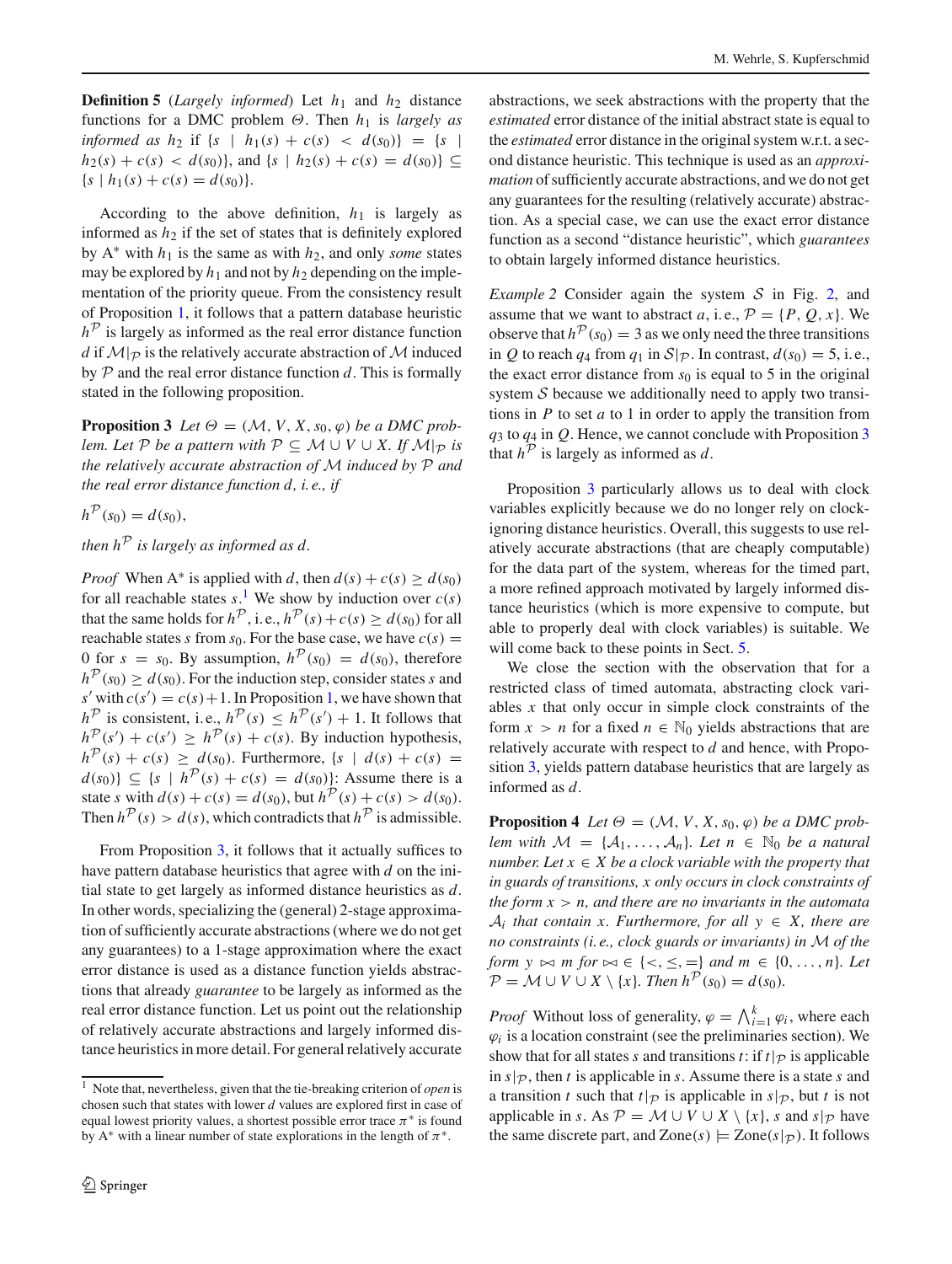that there exists a clock constraint *c* in the clock guard of *t* or in the invariant of one of the source locations of *t* such that  $\text{Zone}(s) \not\models c$  and  $\text{Zone}(s|\mathcal{P}) \models c$  (otherwise, *t* would be applicable in *s* as well). As *x* does not occur in invariants and only in the form  $x > n$ , it follows that for all clocks  $y \in X$ , only the lower bound of abstract zones are affected (lowerBound(*y*,  $\text{Zone}(s|_{\mathcal{P}})$ )  $\leq$  lowerBound(*y*,  $\text{Zone}(s)$ )), whereas the upper bound of *y* remains unchanged (formally: upperBound(*y*, Zone( $s|_{\mathcal{P}}$ )) = upperBound(*y*, Zone( $s$ ))). Therefore, *c* must be of the form  $y \approx m$  for a clock  $y \approx m$  $\in \{<,\leq,=\},$  and  $m \in \{0,\ldots,n\}$ . However, such constraints do not exist by assumption.

Proposition [4](#page-7-2) implies that a pattern selection algorithm can abstract clock variables that only occur in simple constraints (corresponding to the assumptions of Proposition [4\)](#page-7-2) to obtain distance heuristics that are largely as informed as the real error distance function. Intuitively, abstracting such clock variables does not introduce shortcuts because in the original system, we only have to let time pass (if necessary) to satisfy such constraints.

*Example 3* Consider again the system S in Fig. [2.](#page-3-2) Let  $n \in \mathbb{N}_0$ be a natural number. We observe that the guard  $x > n$  satis-fies the requirements of Proposition [4,](#page-7-2) and hence,  $h^{\mathcal{P}}(s_0) =$  $d(s_0)$  for the pattern  $P = \{P, Q, a\}$ . With Proposition [3,](#page-7-1) it follows that  $h^P$  is largely as informed as *d*.

#### 4.3 Concretizable traces and safe abstractions

In addition to the criteria from the last sections, we derive a sufficient criterion for a distance heuristic to be sufficiently accurate that is still weaker than the requirement  $h^P(s)$  =  $d(s)$  for *all* states *s*. It is based on the observation that abstract systems where every spurious error trace is longer than  $d(s_0)$ are not harmful.

<span id="page-8-0"></span>**Proposition 5** *Let*  $(M, V, X, s_0, \varphi)$  *be a DMC problem,*  $\mathcal{P}$ *be a pattern such that every spurious error trace* π *in the corresponding abstraction*  $M|_{\mathcal{P}}$  *is longer than a shortest possible error trace in M*, *i.e.*,  $\|\pi\| > d(s_0)$ *. Then*  $h^P$  *is sufficiently accurate for M.*

*Proof* First, recall that  $h^P(s) \leq d(s)$  for all states  $s \in S(\mathcal{M})$ because  $\mathcal{M}|_{\mathcal{P}}$  is an overapproximation of  $\mathcal{M}$ . We show that  $h^P(s) + c(s) > d(s_0)$  for all states  $s \in S(\mathcal{M})$  with  $h^P(s)$  < *d*(*s*). Assume  $h^{\mathcal{P}}(s) < d(s)$  for a state  $s \in S(\mathcal{M})$ . Let  $s|_{\mathcal{P}} \in$  $S(\mathcal{M}|_{\mathcal{P}})$  be the corresponding abstract state to *s*. As  $h^{\mathcal{P}}(s)$  <  $d(s)$ , there is an abstract trace  $\pi_p$  that is spurious and contains  $s|_{\mathcal{D}}$ . As all spurious error traces are longer than  $d(s_0)$  by assumption, we have  $\|\pi_{\mathcal{P}}\| > d(s_0)$ . Therefore,  $\|\pi_{\mathcal{P}}\| =$  $c^P(s|p) + d^P(s|p) > d(s_0)$ , where  $c^P(s|p)$  denotes the length of a shortest abstract trace from the initial abstract state to  $s|_{\mathcal{D}}$ , and  $d^{\mathcal{P}}(s|_{\mathcal{D}})$  denotes the abstract error distance of  $s|p \in S(\mathcal{M}|p)$ . As  $d^{\mathcal{P}}(s|p) = h^{\mathcal{P}}(s)$  and  $c(s) \geq c^{\mathcal{P}}(s|p)$ , we have  $c(s) + h^{\mathcal{P}}(s) > d(s_0)$ .

Again, identifying abstractions with the property given by the above proposition is computationally hard as it relies on checking *all* possible spurious error traces. In the following, we show that a subclass of abstractions for a slightly stronger condition can be identified efficiently. To be more precise, we focus on abstractions that only introduce spurious error traces that can be *concretized* in the following sense.

**Definition 6** (*Concretizable Trace*) Consider a DMC problem  $(M, V, X, s_0, \varphi)$ . Let P be a pattern, and  $M|_{\mathcal{P}}$  be the corresponding abstraction of *M*. Let  $\pi_{\mathcal{P}} = t_1^{\#}, \ldots, t_n^{\#}$  be an abstract error trace of  $M|_{\mathcal{P}}$  with corresponding concrete transitions  $t_1, \ldots, t_n$  of M. Let  $\pi_{\mathcal{P}}$  be spurious, i.e.,  $t_1, \ldots, t_n$  is not a concrete error trace of *M*. The error trace  $\pi_{\mathcal{P}}$  is *concretizable* in *M* if and only if there is a concrete error trace

$$
\pi = \pi_0, t_1, \pi_1, t_2, \pi_2, \ldots, \pi_{n-1}, t_n, \pi_n
$$

in *M* that embeds  $t_1, \ldots, t_n$ . The  $\pi_i$  are traces in *M* with  $\|\pi_i\| \geq 0$ , for  $i \in \{0, ..., n\}$ .

Informally speaking, an abstract trace  $\pi_p$  in  $\mathcal{M}|_p$  is concretizable in *M* if there is a concrete trace in *M* so that the corresponding abstract trace in  $\mathcal{M}|_{\mathcal{D}}$  is equal to  $\pi_{\mathcal{P}}$ . Note that from the above definition, concretizable error traces are a subclass of spurious error traces; as a side remark, these are exactly those error traces that preserve dead ends in *M*, i. e., states from which no error state is reachable. In the following, we focus on finding abstractions that do not introduce error traces that are not concretizable. We observe that *safe abstraction* is an effective technique for this purpose.

Safe abstraction for directed model checking has been introduced byWehrle and Helmert [\[34](#page-14-9)]. Essentially, automata and integer variables identified by safe abstraction can change their values independently of and without affecting any other automaton or variable, and every possible value of its domain is reachable. In the following, we briefly give a declarative definition of safe automata and safe integer variables that is sufficient for the need of this paper. For a more detailed description, the reader is referred to the literature [\[34](#page-14-9)].

**Definition 7** (*Safe automata and safe integer variables*) Let  $(M, V, X, s_0, \varphi)$  be a DMC problem.

- 1. An automaton  $A \in \mathcal{M}$  is called *safe* if all of its locations are reachable from all other locations independently of the current locations of other automata, and independently of the current values of the variables.
- 2. An integer variable v is called *safe* if all of its values of its domain can be obtained, independently of the current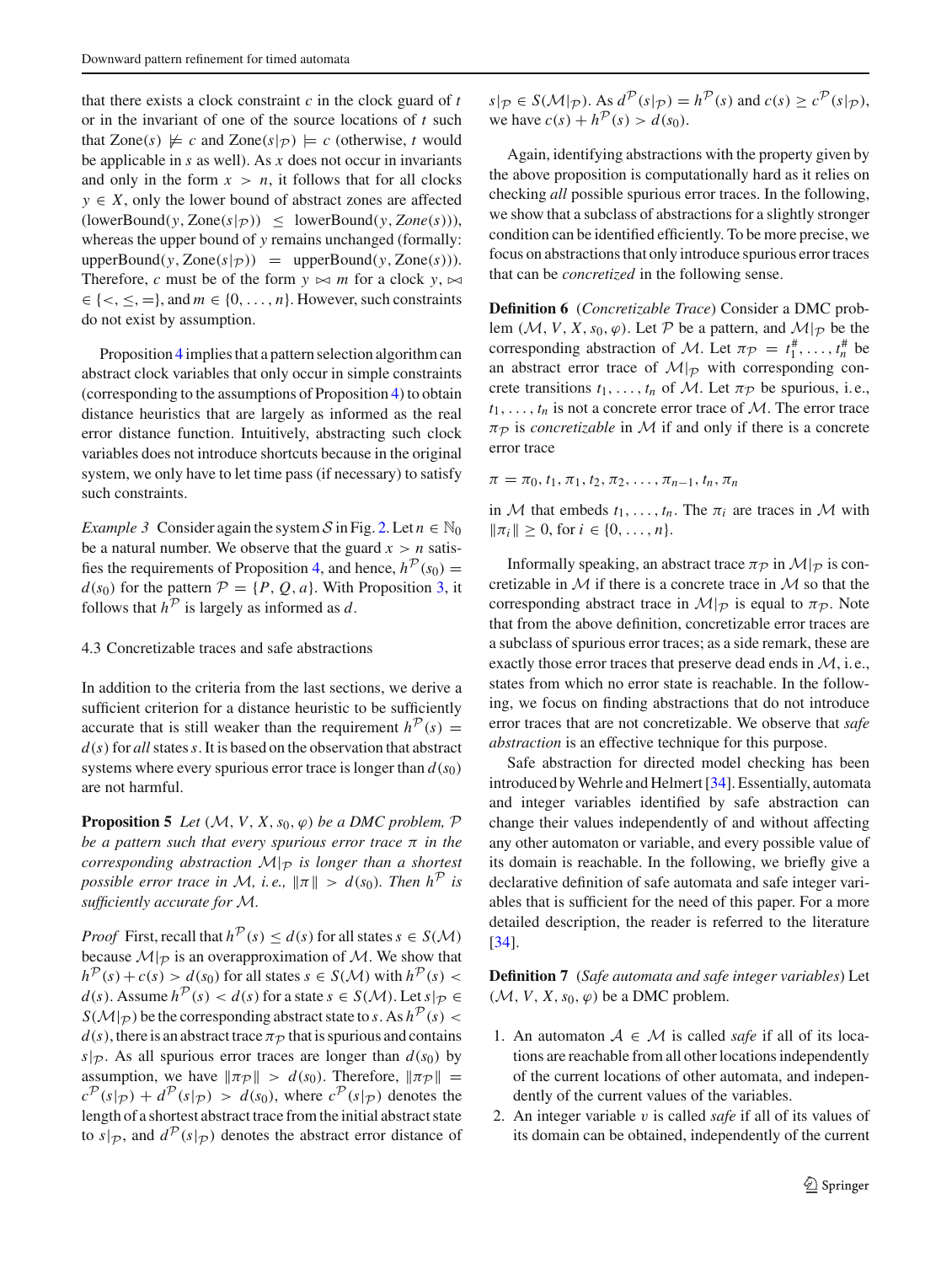locations of the automata, and independently of the values of all variables (including the values of  $v$ ).

We observe that being safe is a rather strict requirement. For example, integer variables  $v$  and  $w$  can only be safe if there is no transition that reads  $v$  and writes to  $w$ , there is no transition that reads  $w$  and writes to  $v$ , and additionally, there must not be a transition that both writes to  $v$  and  $w$ . However, safe automata and safe integer variables can be efficiently identified by a static analysis of the causal dependencies of the automata and integer variables of the given system.

*Example 4* Consider again the system *S* in Fig. [2.](#page-3-2) We observe that *a* is a safe integer variable because it can reach all of its possible values in  $\{0, 1\}$  independently of the current locations and values of the other automata and variables.

Wehrle and Helmert exploit this property by performing directed model checking directly on a system obtained by safe abstraction (i. e., on the abstract system that is obtained by removing safe automata and safe integer variables), where abstract error traces in  $\mathcal{M}|_{\mathcal{D}}$  are finally extended to concrete error traces in *M*. Doing so, however, is not optimality preserving: shortest abstract error traces in  $\mathcal{M}|_{\mathcal{D}}$  may not correspond to *any* shortest error trace in *M*.

In this work, we use safe abstraction in a different context, namely to select patterns for a pattern database. In particular, we will observe that safe abstraction offers desirable properties for the pattern selection. Safe abstractions have the property that every abstract error trace can be concretized. This is summarized in the following proposition. A proof is given by Wehrle and Helmert [\[34](#page-14-9)].

<span id="page-9-1"></span>**Proposition 6** *Let*  $(M, V, X, s_0, \varphi)$  *be a DMC problem and let p be a safe automaton or a safe integer variable ofM. Let P be the pattern that is obtained from the full pattern where p* has been removed, and let  $M|_{\mathcal{P}}$  be the corresponding *abstract system. Then every abstract error trace in*  $M|_{\mathcal{P}}$  *is concretizable.*

<span id="page-9-2"></span>**Fig. 3** The downward pattern refinement algorithm for pattern selection

M. Wehrle, S. Kupferschmid

We observe that under the assumptions of Proposition [6,](#page-9-1) the set of unconcretizable abstract error traces is empty, and of course, the same holds for the set of shorter or equally long abstract traces  $\{\pi_{\mathcal{P}} \mid \pi_{\mathcal{P}} \text{ is not concentizable and } \|\pi_{\mathcal{P}}\| \leq$  $d(s<sub>0</sub>)$ . In other words, abstracting safe automata and safe integer variables does not introduce error traces that are longer than  $d(s_0)$  and that are not concretizable. Therefore, we observe that safe abstraction provides an effective technique to approximate Proposition [5,](#page-8-0) where the condition of spuriousness is strengthened to concretizability. The causal analysis required for safe abstraction can be done statically, is cheap to compute, and identifies system components with the property that corresponding abstract systems approximate the conditions of Proposition [5.](#page-8-0) Overall, we observe that safe abstraction can be effectively applied to pattern selection and hence, to find shortest possible error traces with PDBs and A∗, which is a different purpose than it was originally introduced.

As a summary of this section, we have introduced concepts to systematically compute abstract systems for pattern database heuristics. In the next section, we formulate a corresponding pattern selection algorithm.

### <span id="page-9-0"></span>**5 Downward pattern refinement: the algorithm**

In the last section, we have provided the theoretical background for a pattern selection algorithm for timed automata: Based on the concepts provided by Definition [4](#page-6-0) and Propositions [3,](#page-7-1) [4](#page-7-2) and [6,](#page-9-1) we have derived tractable criteria to estimate the similarity of abstractions for the purpose of computing pattern database heuristics. Based on these criteria, we present the algorithm *dprc* (*d*ownward *p*attern *r*efinement with *c*locks) in Fig. [3.](#page-9-2) The resulting pattern database heuristic is called  $h^{dprc}$ . Starting with a large pattern  $P$ , the focus of the *dprc* algorithm is to refine the current pattern by finding smaller patterns  $\mathcal{P}' \subseteq \mathcal{P}$  that yield pattern database heuristics  $h^{p'}$  such that the resulting pattern satisfies the criteria from

| 1  | <b>function</b> dprc $(M, V, X, s_0, \varphi, h, c)$ :                                                                                                       |
|----|--------------------------------------------------------------------------------------------------------------------------------------------------------------|
| 2  | $\mathcal{P} := \mathcal{M} \cup V \cup X \setminus \{x \in X \mid \text{in clock guards}, x \text{ occurs only in simple constraints}\}\$                   |
| 3  | $\mathcal{P} := \mathcal{P} \setminus (\{v \mid v \text{ safe integer variable in } \mathcal{M}\} \cup \{p \mid p \text{ safe automaton in } \mathcal{M}\})$ |
| 4  | <b>if</b> (error distance $d(s_0 \mathcal{P}, \mathcal{M} _{\mathcal{P}})$ ) can be identified within c seconds) <b>then</b> :                               |
| 5  | $\mathcal{P} := \mathcal{P} \setminus \{x \in X \mid h^{\mathcal{P}} \text{ is largely as informed as } h^{\mathcal{P} \setminus \{x\}}\}\$                  |
| 6  | return $\mathcal P$                                                                                                                                          |
|    | for each $v \in \mathcal{P}$ do:                                                                                                                             |
| 8  | if $h(s_0, \mathcal{M}) = h(s_0 _{\mathcal{P}\setminus\{y\}}, \mathcal{M} _{\mathcal{P}\setminus\{y\}})$ then:                                               |
| 9  | $\mathcal{P} := \mathcal{P} \setminus \{v\}$                                                                                                                 |
| 10 | goto 7                                                                                                                                                       |
| 11 | <b>if</b> (error distance $d(s_0 \mathcal{P}, \mathcal{M} _{\mathcal{P}})$ ) can be identified within c seconds) <b>then</b> :                               |
| 12 | $\mathcal{P} := \mathcal{P} \setminus \{x \in X \mid h^{\mathcal{P}} \text{ is largely as informed as } h^{\mathcal{P} \setminus \{x\}}\}\$                  |
| 13 | return $P$                                                                                                                                                   |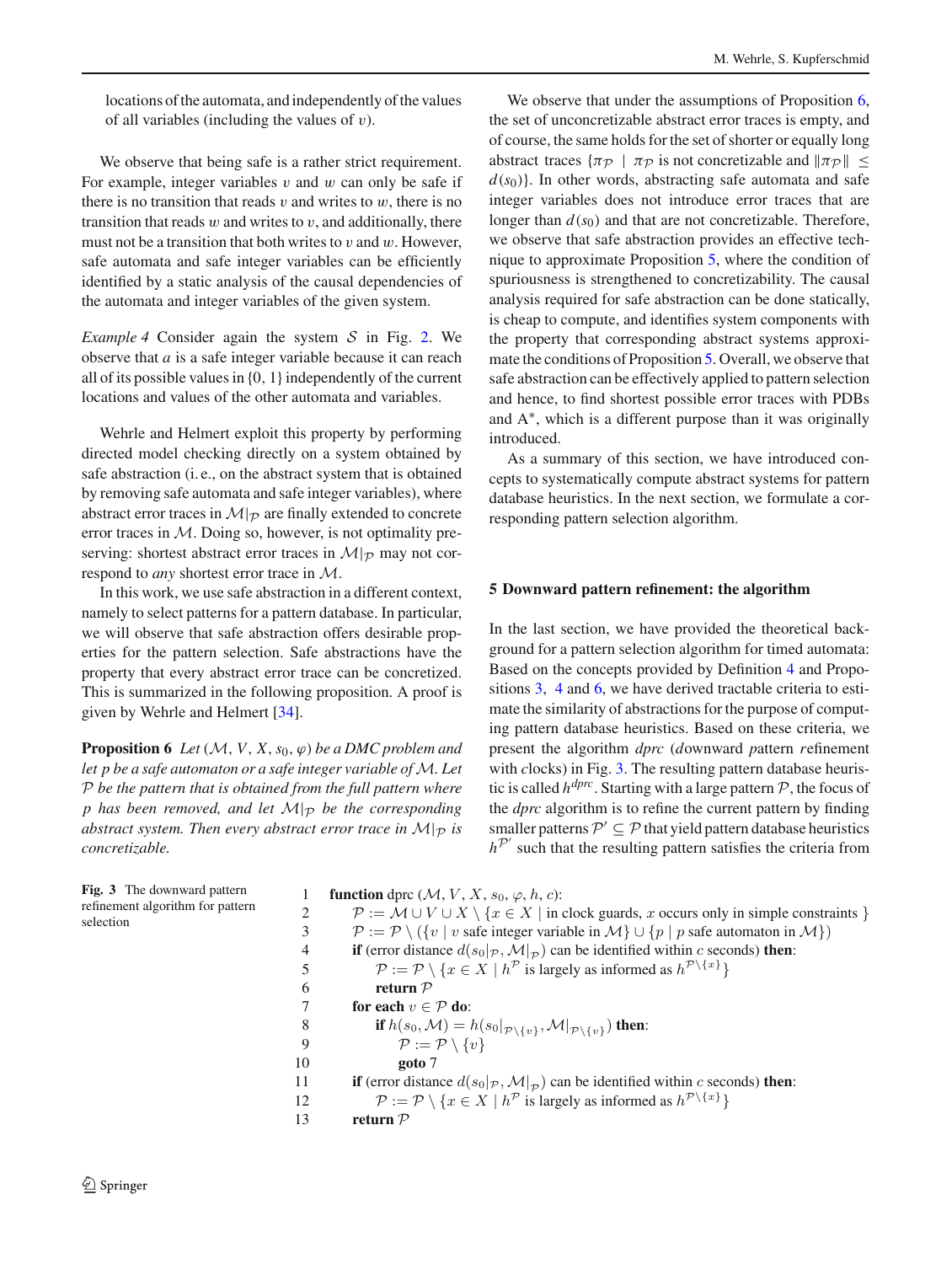the last section. The algorithm is parametrized with a DMC problem, a distance heuristic *h* to compute relatively accurate abstractions, and a constant  $c \in \mathbb{N}$ . To compute the pattern, the algorithms starts with the full pattern  $P = M \cup V \cup X$ . If *M* satisfies the preconditions of Proposition [4,](#page-7-2) we first remove clocks *x* if in every clock guard of every transition, *x* only occurs in simple clock constraints (line 2). After-ward, based on Proposition [6,](#page-9-1) we remove automata and integer variables that are safe in  $M$  (line 3). Subsequently, motivated by Proposition [3,](#page-7-1) we try to find out the length  $d(s_0|p, M|p)$  of a shortest error trace within *c* seconds in the resulting abstraction  $M|_{\mathcal{P}}$  (line 4). Therefore, we apply *search* in this abstraction (i. e., the algorithm given in Fig. [1\)](#page-3-1). If it is possible to find such a shortest error trace, we check for every clock variable *x* if removing *x* yields a largely as informed distance heuristic as  $h^P$ ; more precisely, we check if  $d(s_0|p, \mathcal{M}|p) = d(s_0|p_{\setminus\{x\}}, \mathcal{M}|p_{\setminus\{x\}})$ , and remove *x* from  $P$  if this is the case (line 4–5). If it is not possible to identify  $d(s_0|_{\mathcal{P}}, \mathcal{M}|_{\mathcal{P}})$  within *c* seconds, then we remove automata and variables that yield relatively accurate abstractions according to  $h$  (line 7–10) in order to get a smaller abstraction. In the resulting abstraction, we try again to find a shortest error trace within *c* seconds and remove the corresponding clock variables (line 11–13).

#### <span id="page-10-0"></span>**6 Related work**

Directed model checking has found increasing attention in the last years. A survey on this topic is provided by Edelkamp et al. [\[14\]](#page-14-3). In particular, directed model checking has been applied to timed systems.

The most related approach to this work is probably the "Russian Doll" abstraction that has been proposed by Kupferschmid et al. [\[23](#page-14-6)]. In this approach, the pattern selection problem is addressed by computing an abstract error trace  $\pi$ using the so-called *monotonicity abstraction* [\[22\]](#page-14-5), and then collecting all variables that occur in  $\pi$  for the pattern. The underlying idea is that variables that occur in the abstract error trace  $\pi$  are likely to be important for the abstract system as well. In contrast to our work, Kupferschmid et al. do not iteratively refine the pattern. A further approach based on pattern databases has been proposed by Qian and Nymeyer [\[30](#page-14-7)]. Starting with the variables that occur in the property  $\varphi$ , Qian and Nymeyer select a pattern by using a cone-of-influence analysis up to a certain depth. The underlying assumption of this approach is that variables that are "closer" to  $\varphi$  in this sense are more important for the PDB, which is intuitively true for the variables that do occur in  $\varphi$ . Moreover, pattern database heuristics have also been proposed in the more general setting of predicate abstraction by Smaus and Hoffmann [\[32](#page-14-8)]. More precisely, Smaus and Hoffmann use predicate abstraction (rather than projection abstractions) to generate the abstract state space. The pattern selection problem generalizes to the question, which predicates should be used for the abstraction. Smaus and Hoffmann propose to use abstraction refinement for this purpose.

In addition, PDB heuristics play an important role in the area of AI planning. For planning, PDB heuristics have been introduced by Edelkamp [\[10](#page-14-13)]. In addition, Haslum et al. [\[17\]](#page-14-20) have provided a powerful algorithm for selecting pattern collections based on a search in the pattern space.

A further abstraction-based, but non-PDB approach called *distance preserving abstractions* has been proposed by Dräger et al. [\[8](#page-14-21),[9\]](#page-14-1). For a concurrent system of timed automata, distance preserving abstractions are computed by successively computing the cross-product of two automata. This process is interleaved by merging states in the resulting abstraction to avoid the state explosion problem, where the merging is performed until a certain threshold provided by the user is no longer exceeded. This procedure is repeated until only one automaton is left, which represents the final abstraction. Distance heuristics based on distance preserving abstractions have been generalized to the area of automated planning by Helmert et al. [\[18](#page-14-22)]. In the planning community, such distance heuristics are called *merge-and-shrink heuristics*.

Apart from abstraction-based distance heuristics like PDB heuristics and the distance preserving abstraction heuristic, approaches based on other simplifications of the original system have been proposed. One of these approaches is based on the above-mentioned monotonicity abstraction proposed for directed model checking by Kupferschmid et al. [\[22\]](#page-14-5). First, let us remark that despite the name, the monotonicity abstraction is not an abstraction in the sense we described so far, but rather a *relaxation* of the original system semantics with the following underlying idea: System variables keep track of the values achieved so far, and transitions are applicable if there is a combination of so far achieved values such that the guards are satisfied. Starting in the current state *s*, distance heuristics based on this approach iteratively apply all transitions that are applicable under this relaxed semantics until an error state or a fixed point is reached. Kupferschmid et al. propose the two distance heuristics  $h^L$  and  $h^U$  that exploit this principle in different ways. We remark that clock variables are ignored because their values trivialize rather quickly under this abstraction. More precisely, as soon as a location is reached with no invariant for clock *x* that restricts its values, the value range of *x* is equal to all nonnegative real values. A further distance heuristic based on analyzing the causal dependencies of the given system is proposed by Wehrle and Helmert [\[34\]](#page-14-9). This *causal graph heuristic* computes an approximation of the number of steps that are needed to achieve the faulty values of the variables that occur in the error property. For the computation, the corresponding steps that are needed to achieve the required values of the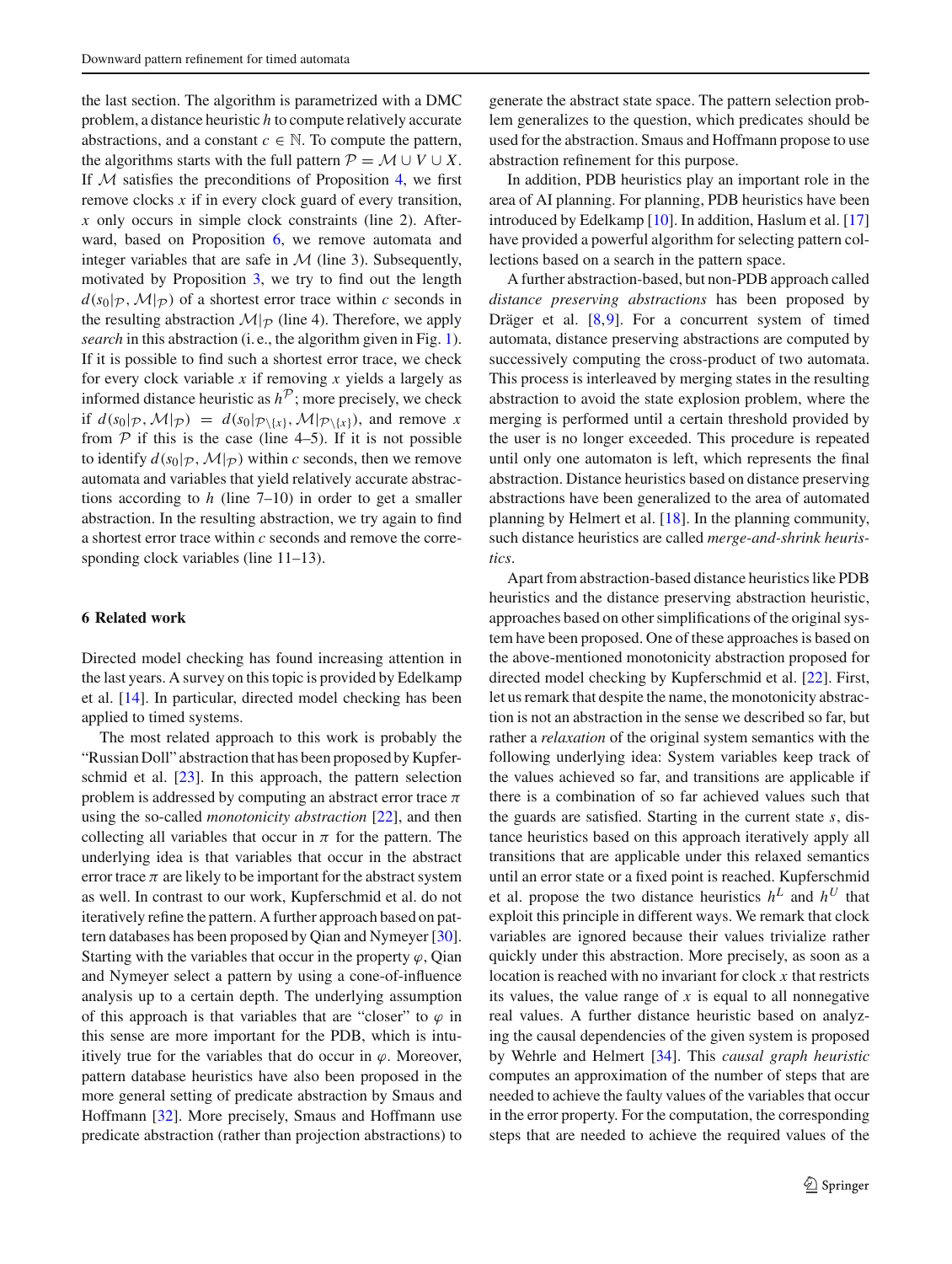transitions' preconditions are taken into account recursively. Again, the clock variables are ignored by the causal graph heuristic. A further simplification of the causal graph heuristic is proposed by Edelkamp et al. [\[12](#page-14-2)]. In this approach, the graph distance of automata that occur in the error property are considered, whereas other variables and synchronization behavior is ignored completely.

In addition, external search has been applied for model checking real-time systems. In this context, Edelkamp and Jabbar [\[11](#page-14-23)] have proposed three external search algorithms for priced timed automata, which they have implemented in the Uppaal Cora model checker.

# **7 Experiments**

In this section, we provide an experimental analysis of downward pattern refinement which we have implemented in the MCTA model checker. This model checker is described in more detail in Sect. [7.1.](#page-11-0) Furthermore, the benchmarks are described in Sect. [7.2.](#page-11-1) Finally, the experimental setup and results are presented in Sect. [7.3.](#page-11-2)

# <span id="page-11-0"></span>7.1 The MCTA model checker

MCTA [\[25](#page-14-17),[36](#page-15-1)] is a model checking tool for concurrent timed automata systems. It is released under the GPL and available at [http://mcta.informatik.uni-freiburg.de.](http://mcta.informatik.uni-freiburg.de)

MCTA supports various (heuristic) search algorithms and distance heuristics. Furthermore, MCTA currently supports a subset of the input language that is supported by the UPPAAL model checker. For the evaluation of our approach, we have implemented the general framework for pattern database heuristics, and the algorithm for downward pattern refinement in particular.

#### <span id="page-11-1"></span>7.2 Benchmarks

The first set of benchmarks stems from an industrial case study called "Single-Tracked Line Segment", which comes from an industrial project partner of the UniForM-project [\[20](#page-14-24)]. It models a distributed real-time controller for a segment of tracks where trams share a particular piece of track. A distributed controller is supposed to ensure that there cannot be trams in the critical section simultaneously if they drive in different directions. The controller has been modeled in terms of PLC automata [\[7\]](#page-14-25), which have been afterward transformed with the tool Moby/RT [\[27\]](#page-14-26) to concurrent systems of timed automata. For the evaluation of our approach, we chose the property that never both directions are given permission to enter the shared segment simultaneously. We use three problem families to evaluate our approach, denoted with *C*, *D*, and *E*. The problem families differ as they have been obtained by applying different abstractions to the case study. For each of them, nine models of increasing size have been constructed, where the increasing size is obtained by decreasing the number of abstracted variables. The total number of variables in the *C* instances ranges from 15 to 28, the number of automata ranges from 5 to 10. The corresponding numbers in the *D* problems range from 29 to 54 (variables) and from 7 to 13 (automata). The *E* instances have 44 to 54 variables and 9 to 13 automata. For evaluating our directed model checking approach, an error into the *C* and *D* problems has been inserted by manipulating an upper time bound. The *E* instances are correct with respect to the chosen property. A further set of benchmarks stems from a case study called "Mutual Exclusion". This case study models a realtime controller that is supposed to ensure mutual exclusion in a distributed system, where the system components communicate via asynchronous communication. The protocol is described in more detail by Dierks [\[6](#page-14-27)]. We use two problem families called *M* and *N*, in which an error has been inserted. All these benchmarks are publicly available on the MCTA website.

## <span id="page-11-2"></span>7.3 Results and discussion

We have evaluated our implementation on a machine with an AMD Opteron Processor 6174 with 2.2 GHz, using a memory bound of 4 gigabyte. In addition to the theory described in the last section, our implementation uses the following optimizations. To filter more clock variables, we extend the largely informedness check (line 5 and line 12 in Fig. [3\)](#page-9-2) such that if no clock is found to be abstracted, we additionally check every clock *x* again, where the corresponding abstraction is then obtained by abstracting only the clock guards that contain *x*, and keeping the invariants. Furthermore, the preconditions of Proposition [4](#page-7-2) can sometimes be relaxed in practice and still guarantee correctness. In the following, we compare the resulting pattern database heuristic *hdprc* with the *h<sup>L</sup>* dis-tance heuristic [\[22](#page-14-5)], which is also implemented in MCTA. Furthermore, we compare *hdprc* to the Russian Doll heuristic *h*<sup>rd</sup> [\[23\]](#page-14-6) and to the distance preserving abstraction approach *haa* [\[9\]](#page-14-1) as implemented in the tool Uppaal/Dmc [\[21\]](#page-14-28). Finally, we also compare MCTA and  $h^{dprc}$  to the efficient implementation of (uninformed) breadth-first search provided by the Uppaal model checker (version 4.0.13). Table [1](#page-12-0) shows the results for erroneous instances, where we set  $c = 1$  second in the *dprc* algorithm (see below for a discussion for higher *c* values). For the computation of relatively accurate abstractions, we use the  $h^U$  distance heuristic [\[22](#page-14-5)], which is among the strongest (non-admissible) distance heuristics offered by MCTA. Note that although  $h^U$  is *not* admissible (and hence, A<sup>∗</sup> with *h<sup>U</sup>* is not guaranteed to find shortest possible error traces),  $h^U$  is well suited for computing *patterns* based on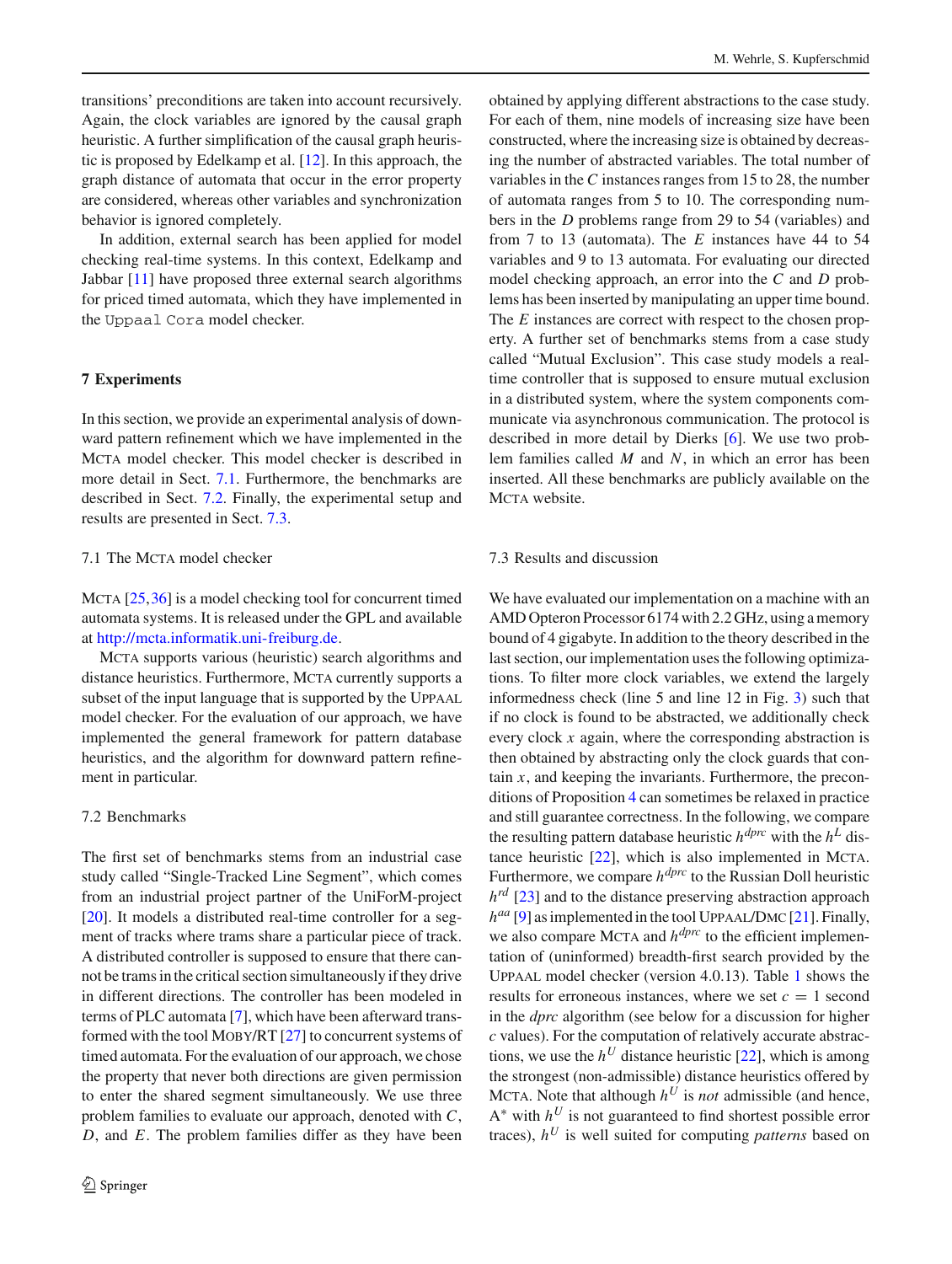**Table 1** Results for erroneous instances

<span id="page-12-0"></span>

| Inst.          | Runtime in seconds |                          |                          |                          |                          | <b>Explored</b> states | Trace length             |           |            |                          |     |
|----------------|--------------------|--------------------------|--------------------------|--------------------------|--------------------------|------------------------|--------------------------|-----------|------------|--------------------------|-----|
|                | $h^{dprc}$         | $h^L$                    | $h^{rd}$                 | $h^{aa}$                 | <b>UPPAAL</b>            | $h^{dprc}$             | $h^L$                    | $h^{rd}$  | $h^{aa}$   | <b>UPPAAL</b>            |     |
| $M_1$          | 2.2(0.3)           | 0.6                      | 3.0(0.2)                 | 0.3                      | 0.5                      | 29,029                 | 41,455                   | 190       | 21,945     | 14,290                   | 47  |
| $M_2$          | 2.9(0.9)           | 2.6                      | 3.2(0.2)                 | 0.8                      | 2.1                      | 99,528                 | 164,856                  | 4,417     | 70,361     | 51,485                   | 50  |
| $M_3$          | 3.7(1.7)           | 3.0                      | 3.4(0.4)                 | 1.3                      | 2.2                      | 165,336                | 189,820                  | 11,006    | 108,968    | 52,987                   | 50  |
| $M_4$          | 8.2(6.2)           | 13.5                     | 4.0(1.0)                 | 4.6                      | 8.8                      | 549,999                | 724,030                  | 41,359    | 388,475    | 186,435                  | 53  |
| $N_1$          | 2.6(0.1)           | 2.7                      | 18.0(0.4)                | 2.5                      | 3.8                      | 3,606                  | 93,951                   | 345       | 46,996     | 28,196                   | 49  |
| $N_2$          | 3.1(0.6)           | 14.7                     | 12.1(0.5)                | 9.8                      | 17.1                     | 26,791                 | 438,394                  | 3,811     | 183,215    | 100,078                  | 52  |
| $N_3$          | 4.2(1.7)           | 19.1                     | 14.7(4.5)                | 13.1                     | 17.5                     | 70,439                 | 547,174                  | 59,062    | 250,928    | 102,124                  | 52  |
| $N_4$          | 13.0(10.4)         | 95.3                     | 34.3(27.8)               | 55.9                     | 76.4                     | 388,076                | 2,317,206                | 341,928   | 1,014,036  | 370,459                  | 55  |
| $C_1$          | 1.3(0.1)           | 0.2                      | 0.8(0.1)                 | 0.2                      | 0.2                      | 98                     | 12,458                   | 130       | 8,649      | 21,008                   | 54  |
| C <sub>2</sub> | 1.4(0.1)           | 0.7                      | 1.1(0.7)                 | 0.4                      | 0.5                      | 98                     | 32,751                   | 89,813    | 21,719     | 55,544                   | 54  |
| $C_3$          | 1.4(0.1)           | 0.8                      | 0.8(0.0)                 | 0.4                      | 0.6                      | 98                     | 37,126                   | 197       | 28,753     | 74,791                   | 54  |
| $C_4$          | 1.4(0.1)           | 7.5                      | 0.9(0.1)                 | 2.0                      | 6.0                      | 312                    | 301,818                  | 1,140     | 328,415    | 553,265                  | 55  |
| $C_5$          | 1.5(0.1)           | 60.9                     | 1.0(0.1)                 | 13.4                     | 53.1                     | 1,178                  | 2,174,789                | 7,530     | 2,466,025  | 3,977,279                | 56  |
| $C_6$          | 1.5(0.1)           | 605.6                    | 1.1(0.3)                 |                          | 166.0 514.3              | 2,619                  | 20,551,913               | 39,436    | 24,754,930 | 33,526,538               | 56  |
| C <sub>7</sub> | 1.6(0.1)           | $\overline{\phantom{m}}$ | 1.7(0.8)                 | $\overline{\phantom{0}}$ |                          | 4,247                  |                          | 149,993   |            |                          | 56  |
| $C_8$          | 1.6(0.1)           | $\overline{\phantom{m}}$ | 1.7(0.9)                 | -                        |                          | 5,416                  |                          | 158,361   |            |                          | 56  |
| C <sub>9</sub> | 1.7(0.2)           | $\qquad \qquad -$        | 1.7(0.8)                 | $\overline{\phantom{0}}$ | $\overline{\phantom{m}}$ | 13,675                 |                          | 127,895   |            |                          | 57  |
| $D_1$          | 9.2(0.3)           | 81.2                     | 84.7 (65.0)              | 2.6                      | 90.5                     | 2,789                  | 1,443,874                | 4,610,240 | 256,683    | 4,048,866                | 78  |
| $D_2$          | 11.2(0.4)          | 433.4                    | 255.3(5.4)               | 12.6                     | 539.0                    | 5,086                  | 6,931,937                | 4,223     | 1,413,123  | 21,478,364               | 79  |
| $D_3$          | 11.2(0.4)          | 487.0                    | 255.6(5.4)               | 12.8                     | 548.4                    | 5,161                  | 7,900,038                | 2,993     | 1,401,701  | 21, 553, 760             | 79  |
| $D_4$          | 12.8(0.3)          | 288.0                    | 256.7(5.4)               | 10.8                     | 476.4                    | 1,023                  | 4,660,652                | 2,031     | 1,285,670  | 18,487,819               | 79  |
| $D_5$          | 58.9 (6.4)         | $\qquad \qquad -$        |                          |                          | $\overline{\phantom{m}}$ | 122,204                |                          |           |            |                          | 102 |
| $D_6$          | 65.4(10.5)         | $\overline{\phantom{m}}$ | $\overline{\phantom{0}}$ | -                        | $\overline{\phantom{m}}$ | 426,571                |                          |           |            |                          | 103 |
| $D_7$          | 66.1(7.9)          | $\overline{\phantom{0}}$ | $\overline{\phantom{0}}$ | -                        | $\overline{\phantom{m}}$ | 180,132                | $\overline{\phantom{0}}$ |           |            | $\overline{\phantom{0}}$ | 104 |
| $D_8$          | 67.4(6.3)          | $\overline{\phantom{0}}$ |                          | $\overline{\phantom{0}}$ | $\overline{\phantom{m}}$ | 28,285                 |                          |           |            | -                        | 104 |
| $D_9$          | 70.5(6.3)          |                          |                          |                          |                          | 12,186                 |                          |           |            |                          | 105 |

*Runtime* overall runtime including any preprocessing in seconds, *explored states* number of explored concrete states, *trace length* length of a shortest error trace, dashes indicate out of memory (>4 gigabyte). For the  $h^{dpr}$  and the  $h^{rd}$  distance heuristic that rely on PDBs, the pure search time in the concrete (i. e., time without preprocessing) is reported in parenthesis

relatively accurate abstractions, and hence, for computing the admissible pattern database heuristic *hdprc*.

First, let us discuss the results of *hdprc* compared to related directed model checking approaches (see below for a discussion with the Uppaal results). The experimental data shows that MCTA with the  $h^{dprc}$  distance heuristic outperforms the other distance heuristics on these benchmark sets. Although most of the overall runtime is often spent for computing the pattern database heuristic (i. e., for preprocessing), we observe that this preprocessing mostly pays off in better search guidance and overall model checking runtime. Furthermore, comparing the results of  $h^{dprc}$  to the results provided by the Uppaal model checker, we observe that significant improvements are obtained in many instances as well. However, especially in the *M* and *N* problems, we also observe that the number of explored states is often (remarkably) higher than with UPPAAL. Although we are not aware of the exact reason, we suppose that this is the case because

Uppaal uses a more efficient representation of the zone graph than Mcta. Finally, let us have a closer look at the *c* parameter of the *dprc* algorithm. As mentioned above, the results in Table [1](#page-12-0) have been obtained by setting  $c = 1$ , which means that one second is spent for searching for exact error distances  $d(s_0|_{\mathcal{P}}, \mathcal{M}|_{\mathcal{P}})$  in intermediate abstractions  $\mathcal{M}|_{\mathcal{P}}$ . It turns out that even for this rather low bound of *c*, exact error distances could often identified (*M*, *N*, and *C*), whereas this was not possible in the *D* problem family. Increasing this *c* bound leaves the results for *M*, *N* and *C* unchanged, whereas the total runtime increases (linearly with *c*) in the *D* problems as long as  $d(s_0|_{\mathcal{P}}, \mathcal{M}|_{\mathcal{P}})$  can still not be determined.

Table [2](#page-13-0) shows the results for problem instances that are correct with respect to the given property. We observe that similar to the results in Table [1,](#page-12-0) MCTA with our  $h^{dprc}$  distance heuristic outperforms the other approaches on the *E* problems. At first glance, this might look astonishing—how can a distance heuristic (which is rather supposed to guide the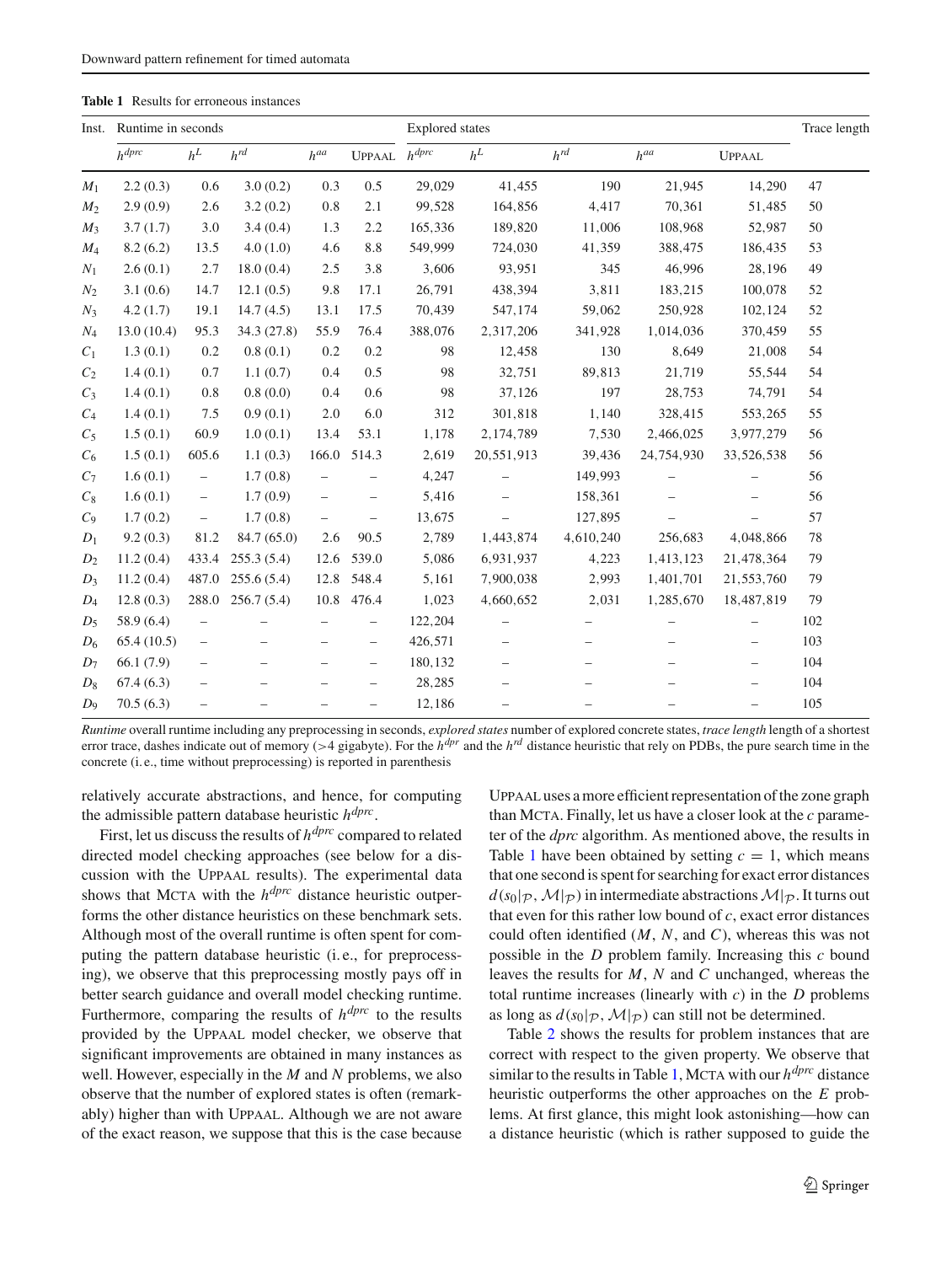<span id="page-13-0"></span>

| Inst. |            | Runtime in seconds |                          |          |               | <b>Explored</b> states      |           |          |           |               |  |
|-------|------------|--------------------|--------------------------|----------|---------------|-----------------------------|-----------|----------|-----------|---------------|--|
|       | $h^{dprc}$ | $h^L$              | $h^{rd}$                 | $h^{aa}$ | <b>UPPAAL</b> | $h^{dprc}$                  | $h^L$     | $h^{rd}$ | $h^{aa}$  | <b>UPPAAL</b> |  |
| $E_1$ | 0.8        | 0.7                | 0.5                      | 0.2      | 0.4           | $\theta$                    | 28,858    |          | 24,842    | 43,108        |  |
| $E_2$ | 31.9       | 289.0              | $\overline{\phantom{0}}$ | 65.5     | 183.1         |                             | 5,951,782 | -        | 6,367,202 | 11,015,906    |  |
| $E_3$ | 64.3       | -                  |                          |          |               |                             |           |          |           |               |  |
| $E_4$ | 167.5      |                    |                          |          |               |                             |           |          |           |               |  |
| $E_5$ | 168.6      |                    |                          |          |               |                             |           |          |           |               |  |
| $E_6$ | 173.9      |                    |                          |          |               | $\mathcal{D}_{\mathcal{L}}$ |           |          |           |               |  |
| $E_7$ | 181.8      |                    |                          |          |               | 5                           |           |          |           |               |  |
| $E_8$ | 186.1      |                    |                          |          | -             | 13                          |           |          |           |               |  |
| $E_9$ | 194.5      |                    |                          |          |               | 33                          |           |          |           |               |  |

**Table 2** Results for correct instances

Abbreviations as in Table [1](#page-12-0)

search) efficiently be applied for proving correctness? The answer is as follows. Admissible distance heuristics *h* admit pruning power in the state space because from  $h(s) = \infty$  for a state *s*, it follows that the real error distance of *s* is infinity as well. This effectively means that no error trace starts from *s*, and hence, *s* can safely be pruned in this case. Again, we observe the close relationship of abstraction-based distance heuristics and abstractions for efficient model checking in general: the abstraction that *hdprc* is based on is an overapproximation of the original problem, which means that if no error state is reachable in the abstraction, then the system is safe. However, even if the abstraction is not fine enough to entirely prove this (i. e., if the abstraction is not fine enough such that the initial state of the system is evaluated to infinity with the corresponding distance heuristic), the abstraction might nevertheless already provide a distance heuristic with strong pruning power. Apparently, with *hdprc*, this occurs in the larger *E* problems, where the initial state is not evaluated to infinity, but most other encountered states actually *are*, and only few states are explored until the system is proved correct. In contrast, more traditional approaches like counter-example-guided abstraction refinement would rely on (at least) one more (possibly costly) refinement step in the abstraction refinement loop in such cases.

Overall, we have observed that admissible distance heuristics are interesting not only because they allow us to find shortest possible error traces in faulty systems, but also because they provide an effective pruning method that allows for efficiently proving correctness without exploring the entire reachable state space. We think that this is an interesting relationship that should be further explored in the future.

# **8 Conclusions**

We have presented downward pattern refinement, a systematic approach to the pattern selection problem in the context of pattern database heuristics for concurrent systems of timed automata. Therefore, we have first provided the necessary theoretical framework for pattern databases and timed automata in general, and a formal basis for measuring the similarity of abstractions in particular. These theoretical results have been put into practice by the downward pattern refinement algorithm, which has shown superior performance compared to other directed model checking approaches as well as Uppaal on challenging real-time benchmarks of industrial size. In particular, as admissible distance heuristics like *hdprc* admit pruning power, we have been able to efficiently verify correct systems with directed model checking. This is particularly interesting because directed model checking has originally been proposed to efficiently guide the search to error states, rather than for proving correctness.

While the result of being able to efficiently proving correctness has been rather a side effect so far, it points us to interesting questions for future research. In particular, we observe the close relationship of computing accurate abstractions for verification (i. e., for proving correctness) and for falsification (i.e., for finding error states). As already outlined, a well-established technique to compute abstractions for the former case is counter-example-guided abstraction refinement (CEGAR). CEGAR has already been applied to compute distance heuristics for directed model checking [\[32\]](#page-14-8) and for domain-independent planning [\[31\]](#page-14-29). However, apart from computing accurate distance functions for guiding the search, CEGAR has not yet been investigated for computing distance heuristics with the additional purpose of efficiently proving system correctness. In this context, an important research problem will be to investigate principled approaches for determining to which extent CEGAR should be performed in order to obtain accurate abstractions.

**Acknowledgments** This work is an extended version of the paper "Abstractions and Pattern Databases: The Quest for Succinctness and Accuracy" [\[24](#page-14-30)]. This work was partly supported by the Swiss National Science Foundation (SNSF) as part of the project "Abstraction Heuris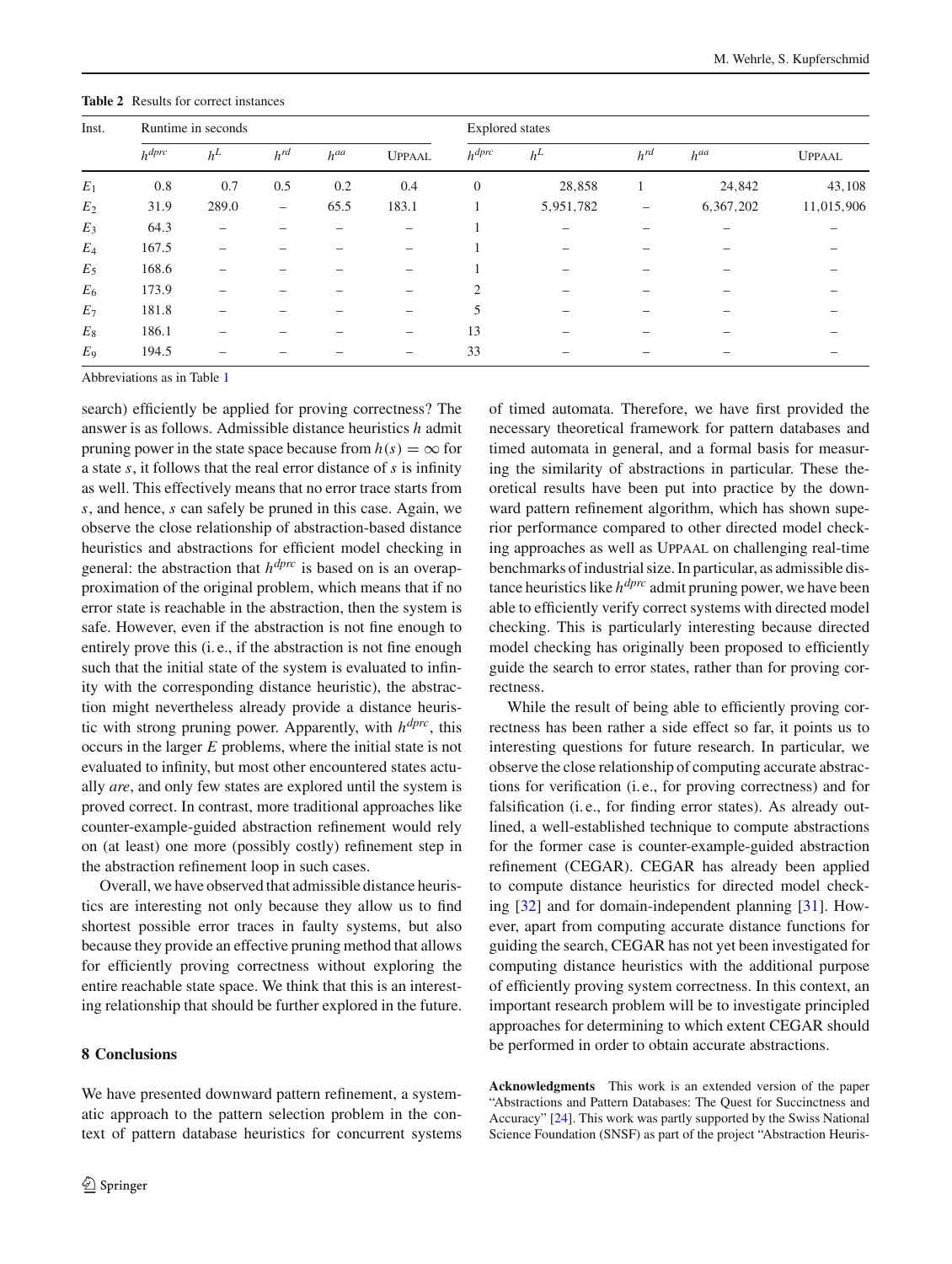tics for Planning and Combinatorial Search" (AHPACS) and by the German Research Foundation (DFG) as part of the Transregional Collaborative Research Center "Automatic Verification and Analysis of Complex Systems" (SFB/TR 14 AVACS, [http://www.avacs.org/\)](http://www.avacs.org/).

**Open Access** This article is distributed under the terms of the Creative Commons Attribution License which permits any use, distribution, and reproduction in any medium, provided the original author(s) and the source are credited.

### <span id="page-14-14"></span>**References**

- 1. Alur, R., Dill, D.L.: A theory of timed automata. Theor. Comput. Sci. **126**(2), 183–235 (1994)
- <span id="page-14-18"></span>2. Behrmann, G., David, A., Larsen, K.G.: A tutorial on Uppaal. In: Bernardo, M., Corradini, F. (eds.) Formal Methods for the Design of Real-Time Systems: 4th International School on Formal Methods for the Design of Computer, Communication, and Software Systems (SFM-RT 2004). LNCS, vol. 3185. Springer, Berlin (2004)
- <span id="page-14-15"></span>3. Bengtsson, J., Yi, W.: Timed automata: Semantics, algorithms and tools. In: Desel, J., Reisig, W., Rozenberg, G. (eds.) Lectures on Concurrency and Petri Nets. LNCS, vol. 3098, pp. 87–124. Springer, Berlin (2004)
- <span id="page-14-0"></span>4. Clarke, E.M., Grumberg, O., Peled, D.A.: Model Checking. The MIT Press, Cambridge (2000)
- <span id="page-14-12"></span>5. Culberson, J.C., Schaeffer, J.: Pattern databases. Comput. Intell. **14**(3), 318–334 (1998)
- <span id="page-14-27"></span>6. Dierks, H.: Comparing model-checking and logical reasoning for real-time systems. Form. Asp. Comput. **16**(2), 104–120 (2004)
- <span id="page-14-25"></span>7. Dierks, H.: Time, Abstraction and Heuristics—Automatic Verification and Planning of Timed Systems using Abstraction and Heuristics. Habilitation thesis, University of Oldenburg, Germany (2005)
- <span id="page-14-21"></span>8. Dräger, K., Finkbeiner, B., Podelski, A.: Directed model checking with distance-preserving abstractions. In: Valmari [33], pp. 19–34
- <span id="page-14-1"></span>9. Dräger, K., Finkbeiner, B., Podelski, A.: Directed model checking with distance-preserving abstractions. Int. J. Softw. Tools Technol. Transf. **11**(1), 27–37 (2009)
- <span id="page-14-13"></span>10. Edelkamp, S.: Planning with pattern databases. In: Cesta, A., Borrajo, D. (eds.) Proceedings of the 6th European Conference on Planning (ECP 2001). pp. 13–24 (2001)
- <span id="page-14-23"></span>11. Edelkamp, S., Jabbar, S.: Real-time model checking on secondary storage. In: Edelkamp and Lomuscio [13], pp. 67–83
- <span id="page-14-2"></span>12. Edelkamp, S., Leue, S., Lluch-Lafuente, A.: Directed explicit-state model checking in the validation of communication protocols. Int. J. Softw. Tools Technol. Transf. **5**(2), 247–267 (2004)
- 13. Edelkamp, S., Lomuscio, A. (eds.): LNAI, vol. 4428. Springer, Berlin (2007)
- <span id="page-14-3"></span>14. Edelkamp, S., Schuppan, V., Bosnacki, D., Wijs, A., Fehnker, A., Aljazzar, H.: Survey on directed model checking. In: Peled and Wooldridge [29], pp. 65–89
- <span id="page-14-10"></span>15. Hart, P.E., Nilsson, N.J., Raphael, B.: A formal basis for the heuristic determination of minimum cost paths. IEEE Trans. Syst. Sci. Cybern. **4**(2), 100–107 (1968)
- <span id="page-14-11"></span>16. Hart, P.E., Nilsson, N.J., Raphael, B.: Correction to a formal basis for the heuristic determination of minimum cost paths. SIGART Newsl. **37**, 28–29 (1972)
- <span id="page-14-20"></span>17. Haslum, P., Botea, A., Helmert, M., Bonet, B., Koenig, S.: Domainindependent construction of pattern database heuristics for costoptimal planning. In: Proceedings of the 22nd AAAI Conference on Artificial Intelligence (AAAI 2007), pp. 1007–1012. AAAI Press, Menlo Park, California (2007)
- <span id="page-14-22"></span>18. Helmert, M., Haslum, P., Hoffmann, J.: Flexible abstraction heuristics for optimal sequential planning. In: Boddy, M., Fox, M.,

Thiébaux, S. (eds.) Proceedings of the Seventeenth International Conference on Automated Planning and Scheduling (ICAPS 2007), pp. 176–183. AAAI Press, Menlo Park, California (2007)

- <span id="page-14-4"></span>19. Hoffmann, J., Smaus, J.G., Rybalchenko, A., Kupferschmid, S., Podelski, A.: Using predicate abstraction to generate heuristic functions in Uppaal. In: Edelkamp and Lomuscio [13] , pp. 51–66
- <span id="page-14-24"></span>20. Krieg-Brückner, B., Peleska, J., Olderog, E.R., Baer, A.: The Uni-ForM workbench, a universal development environment for formal methods. In: Wing, J.M., Woodcock, J., Davies, J. (eds.) Proceedings of the World Congress on Formal Methods in the Development of Computing Systems (FM 1999). LNCS, vol. 1709, pp. 1186– 1205. Springer, Berlin (1999)
- <span id="page-14-28"></span>21. Kupferschmid, S., Dräger, K., Hoffmann, J., Finkbeiner, B., Dierks, H., Podelski, A., Behrmann, G.: Uppaal/DMC—abstraction-based heuristics for directed model checking. In: Grumberg, O., Huth, M. (eds.) Proceedings of the 13th International Conference on Tools and Algorithms for the Construction and Analysis of Systems (TACAS 2007). Lecture Notes in Computer Science, vol. 4424, pp. 679–682. Springer, Berlin Heidelberg (2007)
- <span id="page-14-5"></span>22. Kupferschmid, S., Hoffmann, J., Dierks, H., Behrmann, G.: Adapting an AI planning heuristic for directed model checking. In: Valmari [33], pp. 35–52
- <span id="page-14-6"></span>23. Kupferschmid, S., Hoffmann, J., Larsen, K.G.: Fast directed model checking via russian doll abstraction. In: Ramakrishnan, C.R., Rehof, J. (eds.) Proceedings of the 14th International Conference on Tools and Algorithms for the Construction and Analysis of Systems (TACAS 2008). LNCS, vol. 4963. Springer, Berlin (2008)
- <span id="page-14-30"></span>24. Kupferschmid, S., Wehrle, M.: Abstractions and pattern databases: The quest for succinctness and accuracy. In: Abdulla, P.A., Leino, K.R.M. (eds.) Proceedings of the 17th International Conference on Tools and Algorithms for the Construction and Analysis of Systems (TACAS 2011). LNCS, vol. 6605, pp. 276–290. Springer, Berlin (2011)
- <span id="page-14-17"></span>25. Kupferschmid, S., Wehrle, M., Nebel, B., Podelski, A.: Faster than Uppaal? In: Gupta, A., Malik, S. (eds.) Proceedings of the 20th International Conference on Computer Aided Verification (CAV 2008). LNCS, vol. 5123, pp. 552–555. Springer, Berlin (2008)
- <span id="page-14-19"></span>26. Larsen, K.G., Pettersson, P., Yi, W.: Uppaal in a nutshell. Int. J. Softw. Tools Technol. Transf. **1**(1–2), 134–152 (1997)
- <span id="page-14-26"></span>27. Olderog, E.R., Dierks, H.: Moby/RT: A tool for specification and verification of real-time systems. J. Univers. Comput. Sci. **9**(2), 88–105 (2003)
- <span id="page-14-16"></span>28. Pearl, J.: Heuristics: Intelligent Search Strategies for Computer Problem Solving. Addison-Wesley, Reading (1984)
- 29. Peled, D., Wooldridge, M. (eds.): Proceedings of the 5th International Workshop on Model Checking and Artificial Intelligence (MOCHART 2008), LNAI, vol. 5348. Springer, Berlin (2009)
- <span id="page-14-7"></span>30. Qian, K., Nymeyer, A.: Guided invariant model checking based on abstraction and symbolic pattern databases. In: Jensen, K., Podelski, A. (eds.) Proceedings of the 10th International Conference on Tools and Algorithms for the Construction and Analysis of Systems (TACAS 2004). LNCS, vol. 2988, pp. 497–511. Springer, Berlin (2004)
- <span id="page-14-29"></span>31. Seipp, J., Helmert, M.: Counterexample-guided Cartesian abstraction refinement. In: Proceedings of the 23rd International Conference on Automated Planning and Scheduling (ICAPS 2013). AAAI Press, Menlo Park, California (2013)
- <span id="page-14-8"></span>32. Smaus, J.G., Hoffmann, J.: Relaxation refinement: A new method to generate heuristic functions. In: Peled and Wooldridge [29], pp. 146–164
- 33. Valmari, A. (ed.): Proceedings of the 13th International SPIN Workshop (SPIN 2006), LNCS, vol. 3925. Springer, Berlin (2006)
- <span id="page-14-9"></span>34. Wehrle, M., Helmert, M.: The causal graph revisited for directed model checking. In: Palsberg, J., Su, Z. (eds.) Proceedings of the 16th International Symposium on Static Analysis (SAS 2009). LNCS, vol. 5673, pp. 86–101. Springer, Berlin (2009)